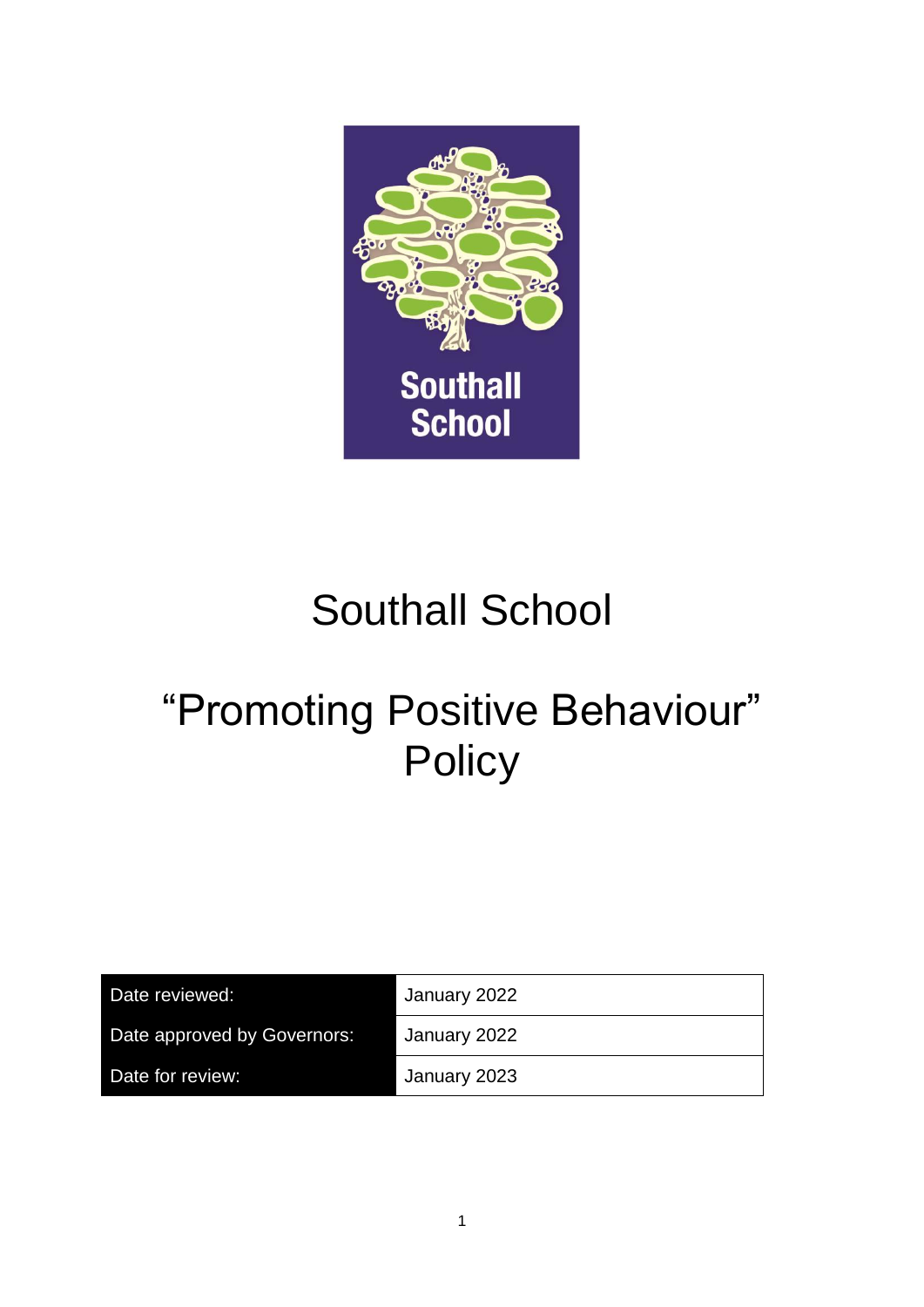# **1. Purpose/Background**

- 1.1 This policy describes Southall School's approach to promoting positive behaviour and full attendance.
- 1.2 It supports the realisation of our core purpose:

'To provide a positive environment for learning, which inspires all to discover, develop and fulfil their potential and aspirations.'

- 1.3 Positive behaviour is an essential component of an effective teaching and learning environment. Southall School is committed to the promotion of positive behaviour for all pupils and to supporting pupils to develop their social, emotional and behavioural skills. This policy provides the framework within which all staff, pupils, parents and carers can contribute to the development and maintenance of an environment where learning will flourish.
- 1.4 Southall School will treat all students equally and will not discriminate on the basis of disability, race, sex, sexual orientation, gender realignment, pregnancy, age, religion or belief.
- 1.5 The school has two key values that underpin this commitment:
	- meeting the needs of **all** pupils; and
	- including all pupils, regardless of their ability or disability, background, race, sex, sexual orientation, age, religion or belief. The school will also include those who have had gender realignment and those who are pregnant.
- 1.6 The implementation of this policy will ensure that the school takes action to promote equality and supports vulnerable individuals or groups e.g., following bereavement.
- 1.7 The promotion of self-discipline and respect for others also guides the school's actions to promote positive behaviour and full attendance and informs the school's response to any kind of bullying or intimidation.
- 1.8 These values inform the behaviour of all members of the school community pupils and adults alike - and will form the basis upon which the school asks for support and assistance from parents, carers, other members of the community and supporting agencies.

# **2. Policy Objectives**

- To encourage positive behaviour, with all pupils and adults working to agreed standards
- To set expectations that all pupils will be encouraged to learn the social emotional and behavioural skills required to make a positive contribution to society.
- To maintain a school environment where pupils are encouraged to behave appropriately because they feel they are valued members of the school community, and that they are safe, secure and at ease.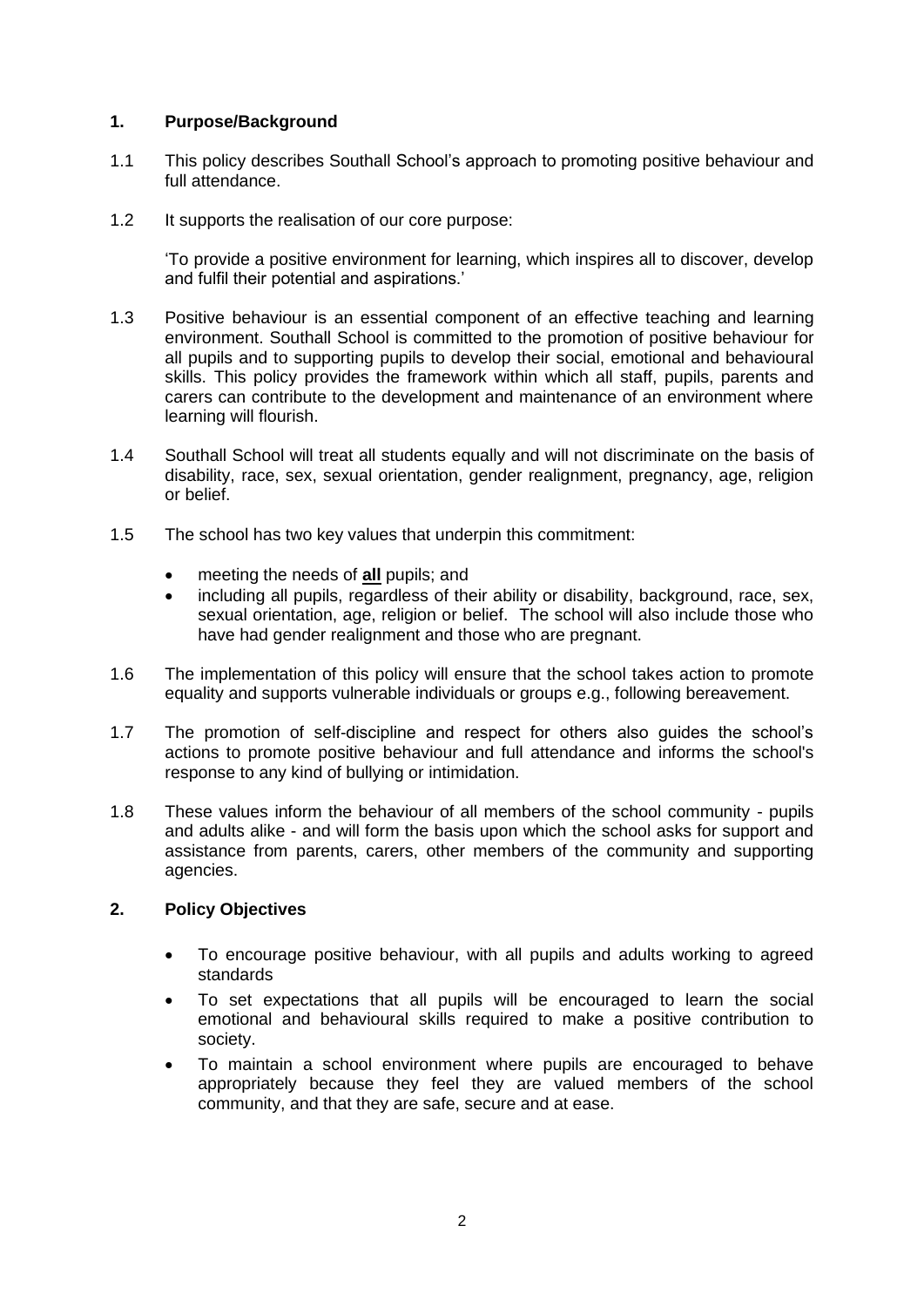# **3. Discriminative Bullying**

- 3.1 Southall School will not accept any form of discriminative bullying to either students or staff, this includes but is not limited to race, sex, sexual orientation, gender realignment, pregnancy, age, religion or belief.
- 3.2 Southall School has a reporting and monitoring system in place for racist incidents and for homophobic/transphobic bullying. They are recorded on 'School Pod,' as well as reported directly to the Senior Leadership Team.

# **4. Learning and Teaching**

- 4.1 Promoting positive behaviour enables high standards of teaching and learning to be achieved. A well-designed and relevant curriculum helps develop and maintain positive behaviour and full attendance. Pupils learn more effectively when the curriculum is differentiated, and teaching styles and approaches accommodate individual learning styles and preferences.
- *4.2* Southall School promotes an inclusive communication approach. An inclusive communication approach ensures that all pupils at Southall School can communicate their needs as well as receive an appropriately communicated curriculum. An inclusive communication approach facilitates the use of Makaton, visuals, schedules, gestures, communication aids (e.g., books, iPads); this list is not exhaustive, and Southall will cultivate the preferred communication method for pupils.

# **5. Principles**

- Staff should use the most appropriate method of teaching, which draws on pupils' experiences and values their contributions.
- Pupils should be received into a classroom where routines are established, and high standards expected.
- Explicit and regular praise should be used for all types of achievement.
- *An inclusive communication approach should be used by all in Southall School.*
- 5.1 The impact of the curriculum on behaviour will be monitored continuously.
- 5.2 The PSHE curriculum and pastoral programme will be used to teach and promote the social, emotional and behavioural skills necessary for adulthood. All subject areas will provide opportunities to develop and teach these skills so that, through positive behaviour, all pupils can learn and make progress.
- 5.3 When designing the teaching programme, account will be taken of pupils' prior learning of social, emotional, and behavioural skills.

# **6. Practice and Procedures: Roles and Responsibilities**

- 6.1 The promotion of positive behaviour is the responsibility of all members of the school community, including parents and carers. Not all members of the school will play the same part in this process, but each section of the community will have a specific role.
- 6.2 The governing body will continue to work with other members of the school community to review and, if necessary, revise the principles underpinning this policy. For example, they will ensure that the policy and its implementation is consistent with the school's equal opportunities policy. Specific responsibilities of the governing body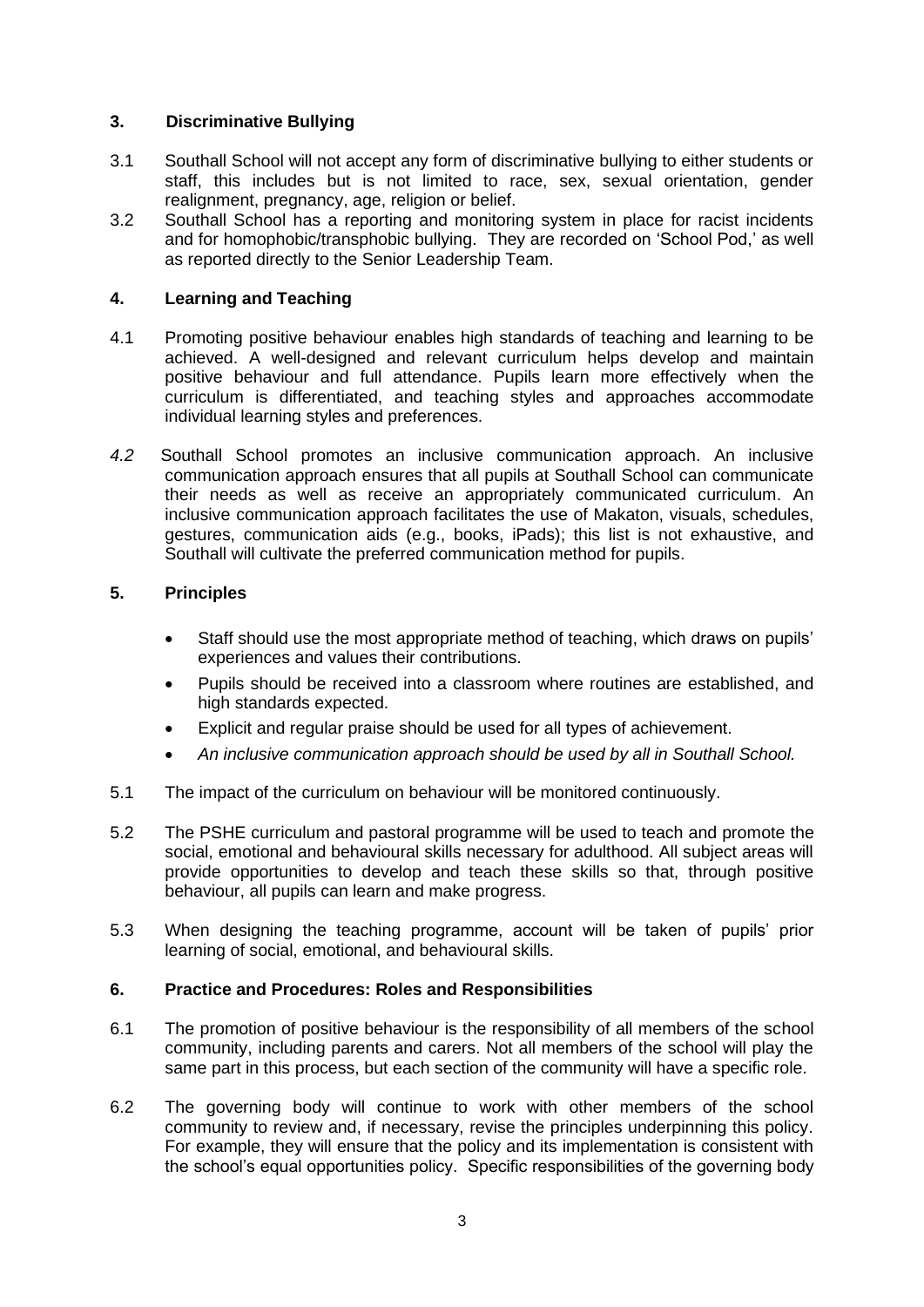include:

- approving policies, including this behaviour policy and equal opportunities policy
- monitoring fixed term and permanent exclusions
- ensuring the needs of pupils at risk of permanent exclusion are met*.*
- 6.3 The Headteacher, with the assistance of other members of the Senior Leadership Team, (SLT) is responsible for the form and content of the policy, and for its implementation in ways that maintain a school ethos that encourages positive behaviour. This policy has been written taking into account the principles outlined in section 89 of the Education and Inspections Act 2006.
- 6.4 All staff have a responsibility to ensure the policy informs their day-to-day actions and that they apply the policy fairly and consistently. All staff have a role to play in keeping the policy alive throughout the school, including providing mutual support to colleagues, and modelling the social, emotional and behaviour skills and high standards of behaviour and punctuality expected from pupils.
- 6.5 Pupils have a role in shaping and promoting the school's behaviour and attendance policies. They will contribute to the detail of the policy through their involvement in defining Our Values, developing rewards, sanctions and consequences. This will be achieved through the School Parliament, student meetings, tutor time and PSD time. Pupils have a responsibility to report incidents of bullying or intimidation, and a role in offering support to their peers through encouraging them to follow Our Values.
- 6.6 Parents and carers have a responsibility for their child's attendance and behaviour inside and outside school, including transport to and from school, which they discharge by the standards they set and the way they encourage pupils' progress at home. They also have a role to play in actively supporting the school in achieving higher standards of behaviour through providing information such as contact numbers, significant events that may impact on their child's behaviour, attending meetings and accepting support packages the school may wish to put in place for their child.
- 6.7 Staff training will be held, as appropriate, to focus on behaviour strategies and discriminative behaviour strategies. Staff should request training if they feel it is required.

# **7. Code of Conduct**

- 7.1 One function of this policy is to set clear standards of behaviour and attendance. Through a Code of Conduct, pupils are informed about the expectations the school has of their behaviour, the manner in which these expectations will be rewarded, and the response pupils can expect if they choose not to meet these expectations. (see appendix ii)
- 7.2 The Code of Conduct has been developed through consultation with staff and pupils. It is based on respect for self, for others and for the environment. It is designed to encourage pupils to develop responsibility for their own behaviour.
- 7.3 Our Values are:

So everyone at Southall feels happy and safe we must: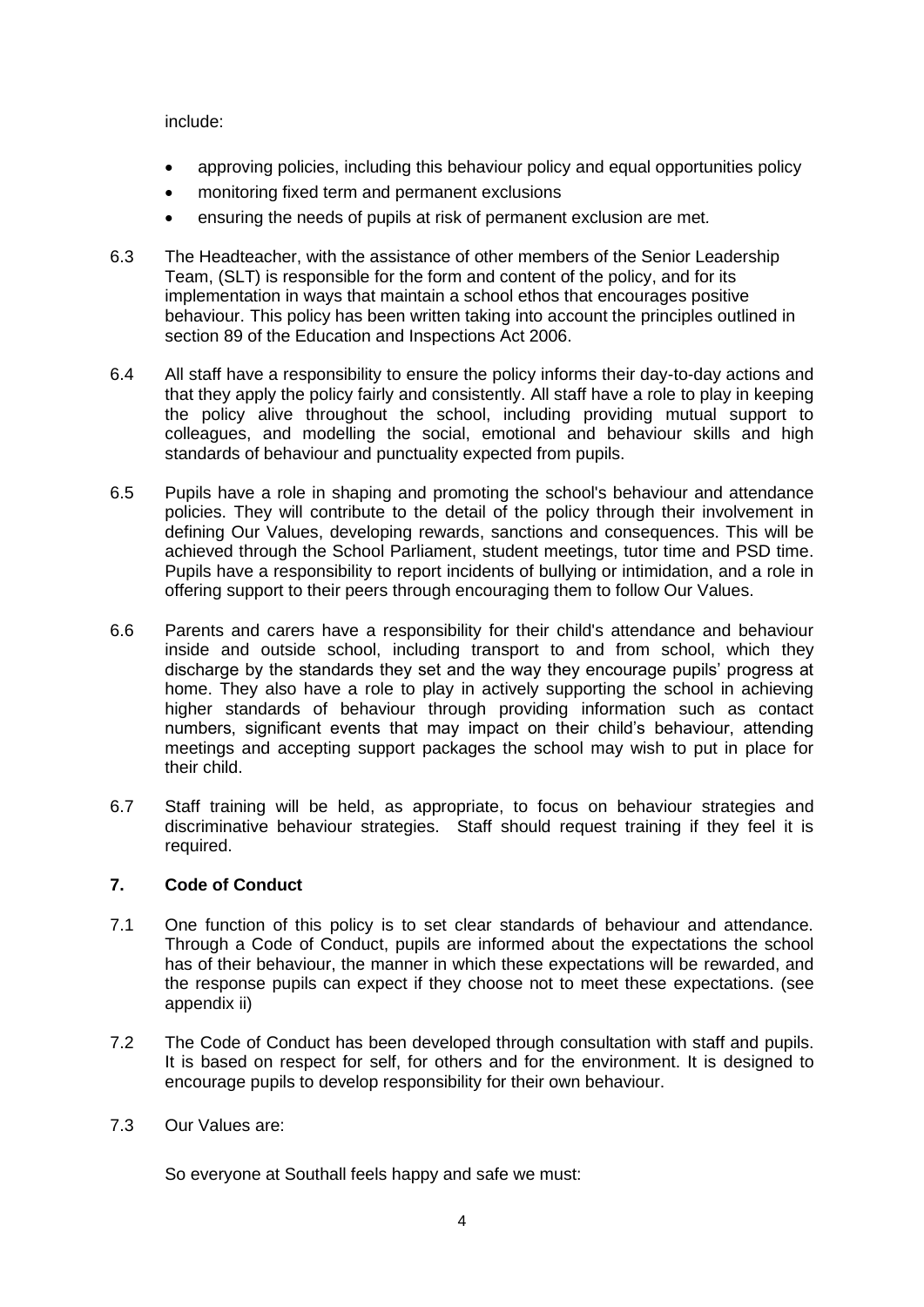- Include everyone in learning and have fun together.
- Be kind to everyone and everything.
- Listen to each other.
- Work hard in every lesson and let everyone else work hard too.
- Help each other.
- 7.4 Our Values will be displayed in all classrooms and other key areas in the school. In addition, Our Values will be sent home to parents/carers for information.
- 7.5 The Code of Conduct focuses on three key areas:
	- Our Values
	- respect for self, others, and the school environment
	- taking responsibility for your own learning, and behaviour.

# **8. Praise and Rewards**

8.1 Frequent praise and reward for achievement are features of teaching and learning at Southall School, so that pupils receive recognition for their positive contributions to school life. Contributions might include schoolwork and effort, positive behaviour or adherence to Our Values. Praise and rewards are available to all pupils whenever they show progress through verbal praise, certificates of recognition, our positive points system *and assemblies.*

# **9. Reinforcing positive behaviour**

9.1 Informal praise Non-verbal communication Verbal praise

# 9.2 Formal praise

- Positive points
	- Certificates
	- Student of the week (related to points)
	- Key Stage student/class of the week
	- Recognition for good work in assemblies
	- Recognition in school newsletter
	- Praise postcards home
	- Head Teacher Award

# 9.3 Pro-active

- Positive atmosphere, attitude, behaviours modelled by staff example
- Negotiated personal behaviour targets
- Individual time during plenary for reflection on how students met 'Our Values'
- Pupils work displayed
- Phone calls home
- STAC (Southall team around the child) that includes parents and focuses on positive behaviour as a way of informing next steps. A STAC discusses:
- 1. Pupils' strengths
- 2. Pupils' story
- 3. What would the pupil say?
- 4. Why might this be?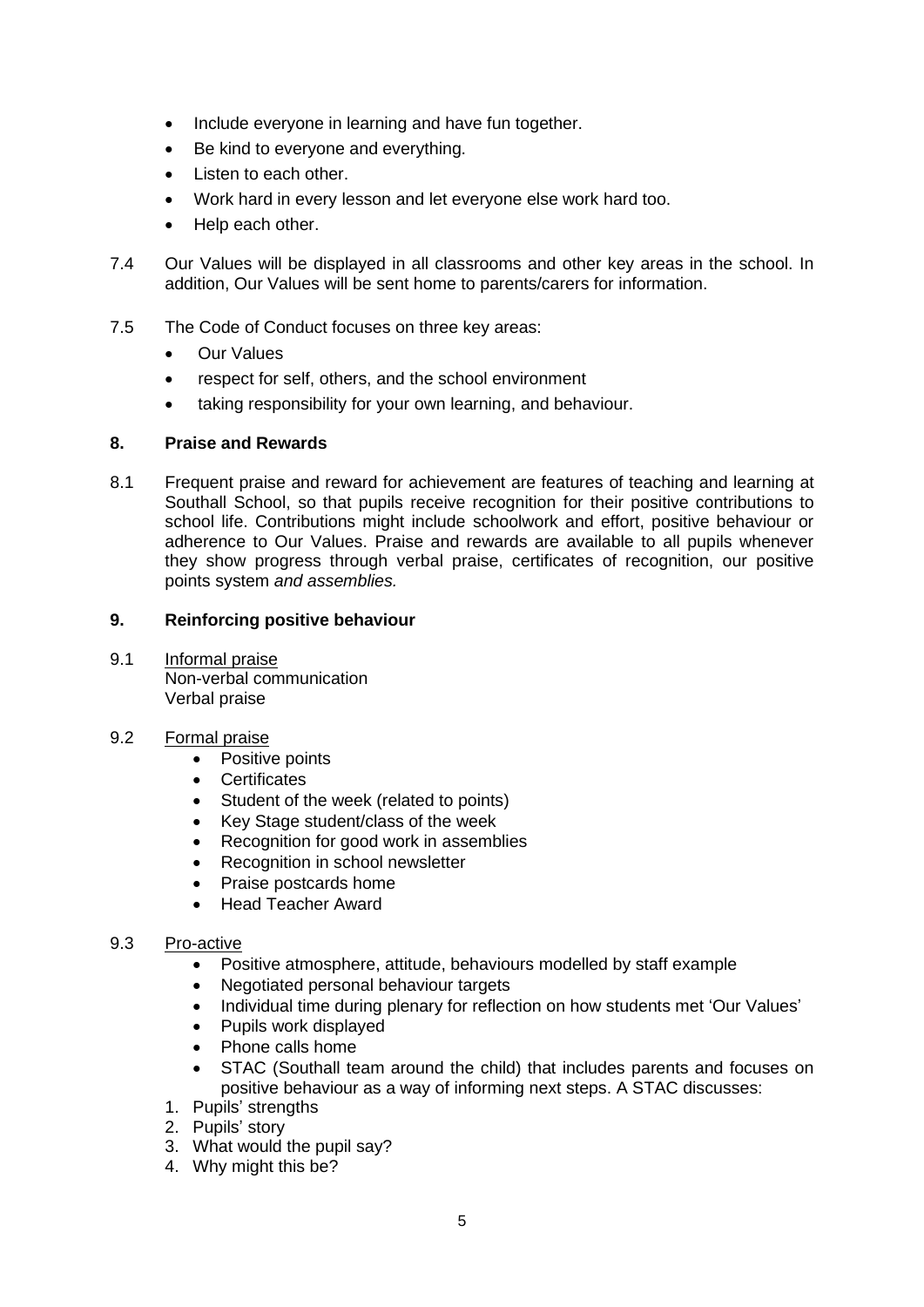- 5. What are the concerns?
- 6. What are the next steps?
	- *Support plans and risk assessments bespoke to the individual pupils' needs.*
	- *Southall School uses Positive Behaviour Support Plans (PBS) to promote positive behaviour and reduce the need for sanctions. The Assistant Headteacher has completed formal training provided by the Local Authority on PBS strategies.*
	- *Southall School seeks advice from outside agencies to promote positive behaviour, enabling specialist guidance on appropriate strategies to positively support pupils.*

*Please see Appendix iv for an example of a PBS plan.*

# **10. Sanctions**

- 10.1 Sanctions should be used to help pupils make appropriate choices about their behaviour. Where they choose to breach the Code of Conduct, pupils have a right to expect fair sanctions, applied consistently.
- 10.2 The most appropriate sanction is one designed to put matters right and to encourage better behaviour and attendance in future. It is not appropriate, therefore, to punish whole groups for the misdemeanours of a few, or to impose a sanction that may humiliate pupils.
- 10.3 Where pupils make inappropriate choices about their behaviour formal sanctions are necessary, the matter will be dealt with by the form tutor or subject teacher. In the case of serious misbehaviour, the pupil may be referred to the SLT.
- 10.4 The present policy includes the sanctions set out below that all staff can use.
- 10.5 In the event of a pupil damaging school property, the sanction will take into consideration the pupils' home circumstances. If there is a monetary implication, there will be a discussion between staff and parents about what is appropriate for the pupil, e.g., pocket money

# **10.4.1 Low Level Incidents**

- **Back to Work** form This may initiate a catch up / time out during break or lunch times.
- Sanctions relating to the rule that has been broken e.g., picking up objects that they have thrown.
- **Back to Class** form for students requiring a 'Time out'
- **Breakdown** form –during unstructured times between lessons start/end of day. The adult involved forwards the form\* onto the class tutor to resolve or give a sanction to the student.
- **Breakdown** form For incidents on the playground (unstructured times). The adult involved forwards the form\* onto the class tutor to resolve or give a sanction to the student.

\*Where it indicates that a form is forwarded, this means copying relevant staff into the forms created on SchoolPod.

# **10.4.2 High Level Incidents**

- Southall Incident Report (SIR) Non physical intervention
- Southall Incident Report (SIR) Physical intervention
- Racist/Homophobic incidents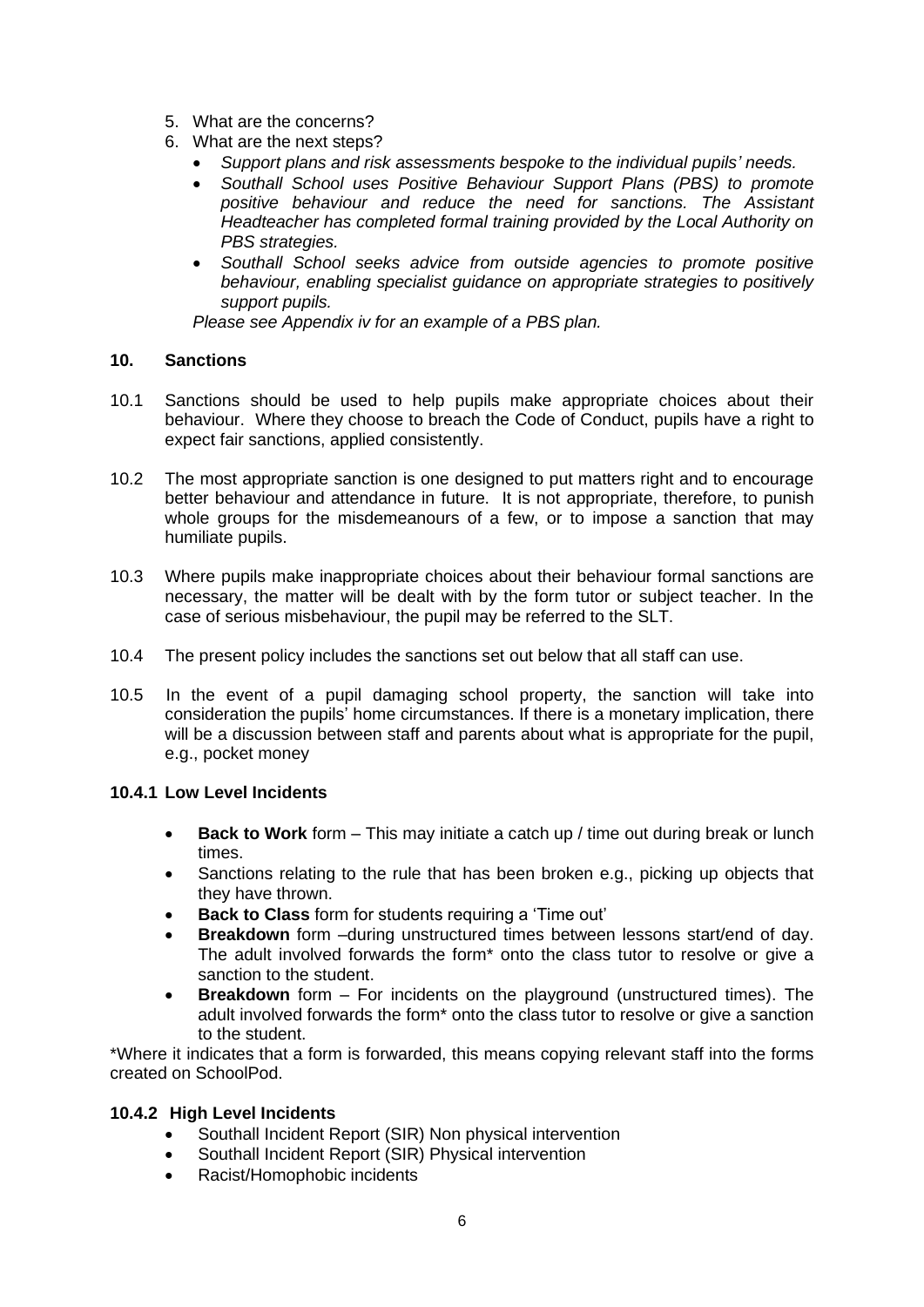# **10.4.3 Tutor**

- Monitoring sheet with agreed targets
- Sending letters home
- Phone calls/meetings with parents/carers
- Support Plans
- Risk Assessments

# **10.4.4 SLT /WBT – Reflection & Seclusion**

- School may use reflection in response to serious or persistent breaches of this policy. Students will be expected to complete the same work as they would in class. They will be supported either by a member of the WBT/SLT or tutor team. (SLT will sanction the reflection). This is time for the pupil to have a period of reflection and have the opportunity to make reparation.
- Parents/carers will be consulted over the use of reflection for their child.
- Reflection will take place either in the Wellbeing base or in the admin zone (including head teachers office). Students will not be prevented from leaving the room. It will be made clear to the student that further parental/carer involvement and possible extended reflection will result from a walk out.
- Temporary seclusion may also be used for students who are in crisis and who are at risk of hurting themselves, others or property. The school has two soft rooms which can be used when it is considered to be in the best interests of the student. Depending on location, availability, and individual pupil support plans, other appropriate rooms in school may be required. These exceptional circumstances may require the student to be prevented from leaving the room to reduce the risk presented to themselves and to others. This would be for the minimum amount of time necessary.
- Staff involved will ensure the health and safety of the student and any requirements in relation to safeguarding and student welfare.
- Reasonable adjustments would be made to ensure that the individual student's needs are taken into consideration and interventions are appropriate and fair.
- A minimum of two members of staff need to be present in such circumstances and the student must be in view at all times.

# **10.4.5 Head/Deputy Head teacher**

- agree after school detentions
- internal reflection / seclusion
- fixed term exclusion
- permanent exclusion (supported by Governors)
- 10.4.6 Sanctions will lose their effectiveness if pupils do not regard them as fair. Staff are therefore advised to:
	- make it clear that they are condemning the behaviour not the person
	- avoid early escalation to severe sanctions, reserving them for the most serious or persistent breaches of the Code of Conduct
	- avoid sanctions for a group that punish the innocent as well as the guilty
	- staff use the restorative process in order to:
		- a) encourage pupils to reflect on the effects of misbehaviour or absence on others in the school community.
		- b) make sure the sanction has a positive outcome for the student by helping them reflect on how they can make the right choice in future.
		- c) to rebuild the broken relationship as soon as appropriate.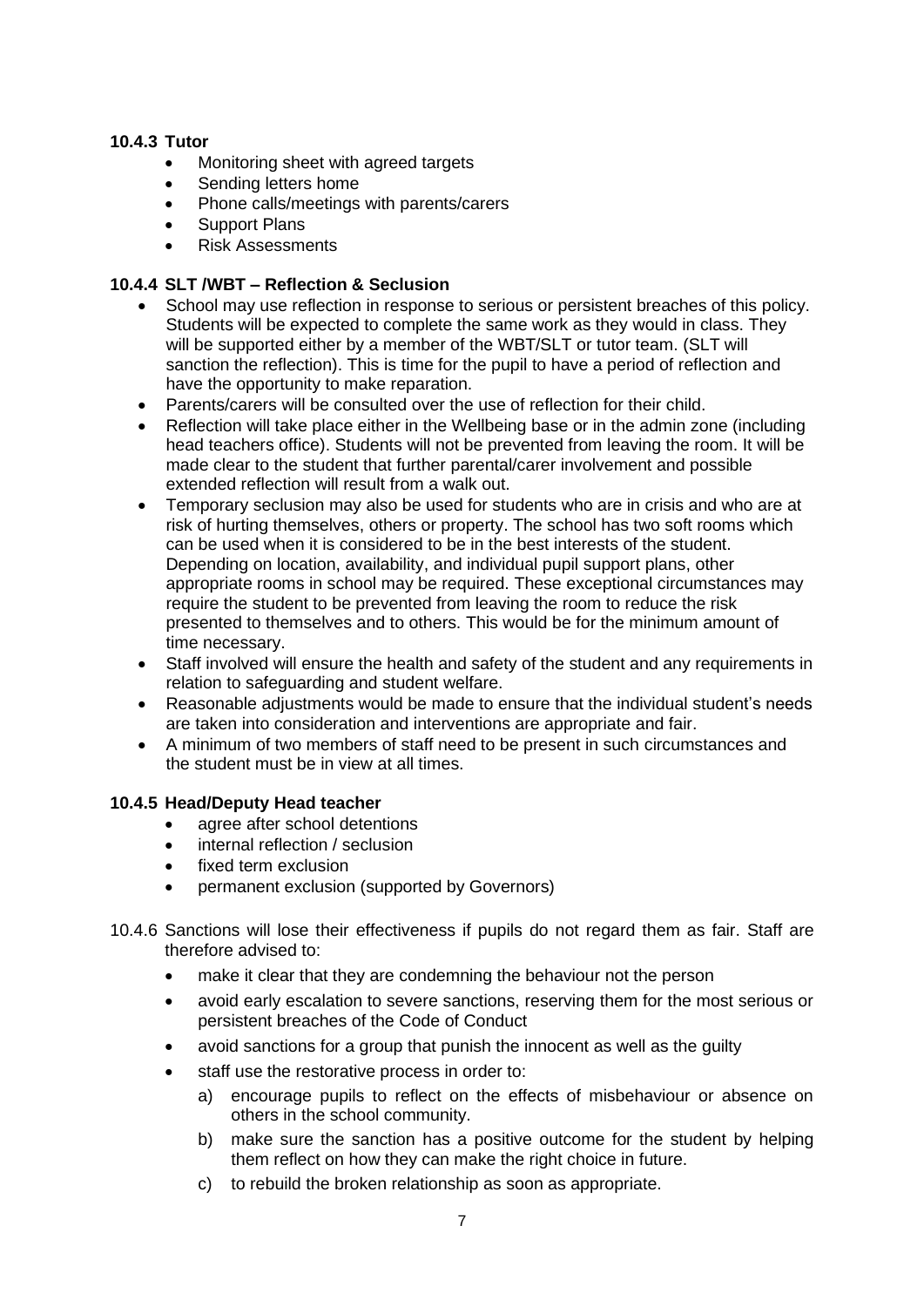# **11. Support Systems for Pupils**

- 11.1 Southall School is committed to the concept of equal outcomes for all pupils. Some pupils will, therefore, need differentiated forms of support to help them fulfil their behavioural and academic potential. The school will ensure that differentiated strategies are available to pupils to meet their particular needs. See Appendix iii
- 11.2 The school monitors pupils whose behaviour or attendance causes concern and organises appropriate support to meet their individual needs. (see behaviour & attendance reports)
- 11.3 This support might include:
	- discussion between pupil and staff or between tutor or other staff
	- contact with parents / carers
	- supportive measures e.g., specific targets, monitoring sheet, home schoolbooks
	- writing of support/behaviour plans or risk assessments to provide supportive measures for individuals relating to behaviour. This can be initiated through the Southall Team Around the Child process. (STAC)
	- referrals through the schools' intervention team. The intervention team discuss and implement the most appropriate support for the pupils' needs. This includes, Wellbeing Team, Nurture or ASC coordinator for short periods of targeted support and advice.
	- consultation with parent/carers and family.
	- referrals for specialist advice through the Pastoral Care officer, either for individual pupils, or more generally, for whole school issues relating to behaviour and attendance. Outside agencies e.g., EWO, Social Services, CAMHs, can be called upon.

#### **12. Support Systems for Staff**

- 12.1 All staff have a responsibility to promote and maintain positive behaviour. Guidance can be provided for staff on strategies they can employ to promote positive behaviour and attendance and respond to misbehaviour or absence (See Appendix iii). At times, staff may feel that they cannot cope with a particular problem. At these times they will receive support and additional advice.
- 12.2 Staff may seek support and advice from a variety of sources within the school, e.g., from a trusted friend or colleague. This 'low level' support is encouraged actively, because sharing a problem is a sign of confidence, not an admission of failure. Support will also be available from KS line managers and depending on the nature of the difficulty, WBT/ Therapies/ SLT. Advice and staff training is also offered by Southall School's Wellbeing Team and Telford & Wrekin Teaching and Learning Consultants, who have particular expertise in strategies for promoting positive behaviour and full attendance, and preventing misbehaviour.
- 12.3 If a pupil has additional needs, formal and informal support is available via the school's Wellbeing Team. This may lead to the pupil and the member of staff benefiting from extra in-class support. The Pastoral Care officer may coordinate specialist support from external agencies that provide additional advice on managing of pupils' behaviour.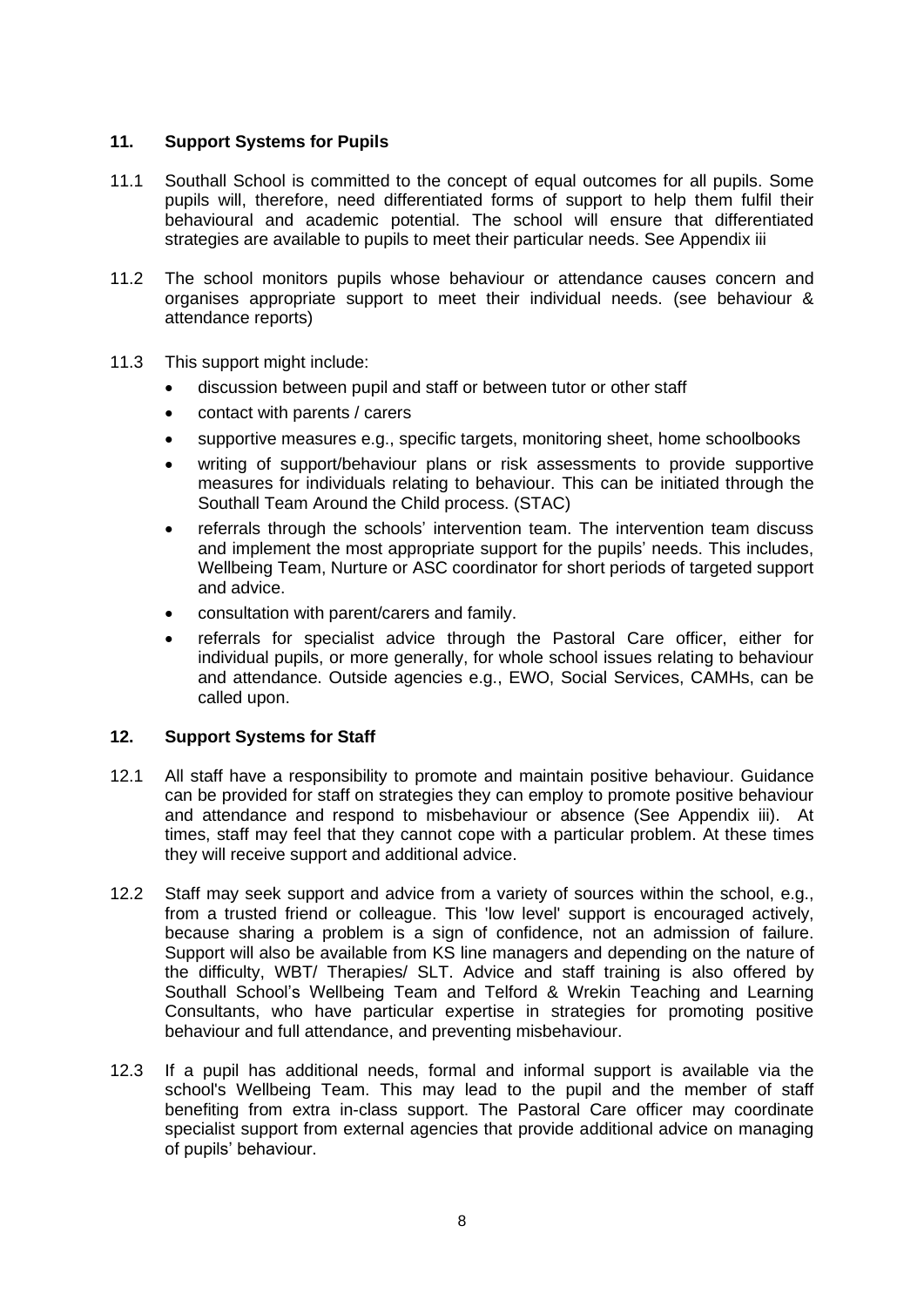- 12.4 Opportunities for continuing professional development will be identified via the Performance Management System for members of staff identified as needing to develop their behaviour management skills.
- 12.5 Standards of behaviour are audited each year by the Telford and Wrekin School Improvement Team and the findings will help inform the schools policy and practice. Behaviour will be monitored regularly to ensure that success is identified and recognised, and areas for improvement are included in an action plan to address the problem.
- 12.6 Staff may seek support from the Employee Assistance Programme. The contact number is 0800 783 2808.

# **13. Support Systems for Parents**

- 13.1 Southall School is keen to facilitate effective and on-going parent/carer partnerships and currently offers support to parents of students with additional educational needs.
- 13.2 Parents and carers who express concern to the tutor about managing the behaviour and attendance of their child are offered support ranging from the class tutor, the teaching team, the Wellbeing Team, the SLT, and the Educational Welfare Officer and Telford and Wrekin's Children's Services.
- 13.3 If school staff have concerns about a pupil's behaviour and attendance, parents and carers will be informed about these concerns at the earliest opportunity and invited to look, together with the school, (& Pastoral care officer) for a solution to the problem. This process will always respect the opinions and situation of the family, pupil and the school.
- 13.4 We will do our best to engage parents and carers who are hard to reach through a range of additional measures including, where appropriate, home visits, and Pastoral Officer and Educational Welfare Officer involvement.

# **14. Monitoring**

- 14.1 To ensure that high standards of behaviour in Southall School are maintained, the school has systems for monitoring behaviour. These systems include monitoring the behaviour of individual pupils through the referral system, so that actions to promote positive behaviour are constantly improved. (See appendix i).
	- All incidents are recorded on School Pod which monitors and tracks behaviour. All incidents have to be verified by a WBT/SLT. All serious incidents involving physical intervention are reviewed by SLT and externally verified by (N Litherland MAPA)
	- School Pod enables Southall School to analyse data in a multitude of ways and assist the school in identifying ways to increase and maintain high standards of behaviour.
- 14.2 Positive and negative behaviour is reviewed and discussed at regular Key Stage and staff meetings. This includes sources of data such as: monitoring sheets, referrals, STAC meetings, Pupil Support Plans and risk assessments. The progress of pupils is monitored carefully by individual tutors on a daily basis.
- 14.3 Monthly *Weekly* meetings are held between the Intervention Team (ASC coordinator, Pastoral Lead, Nurture Lead and Well-Being Team) and SLT where data is analysed,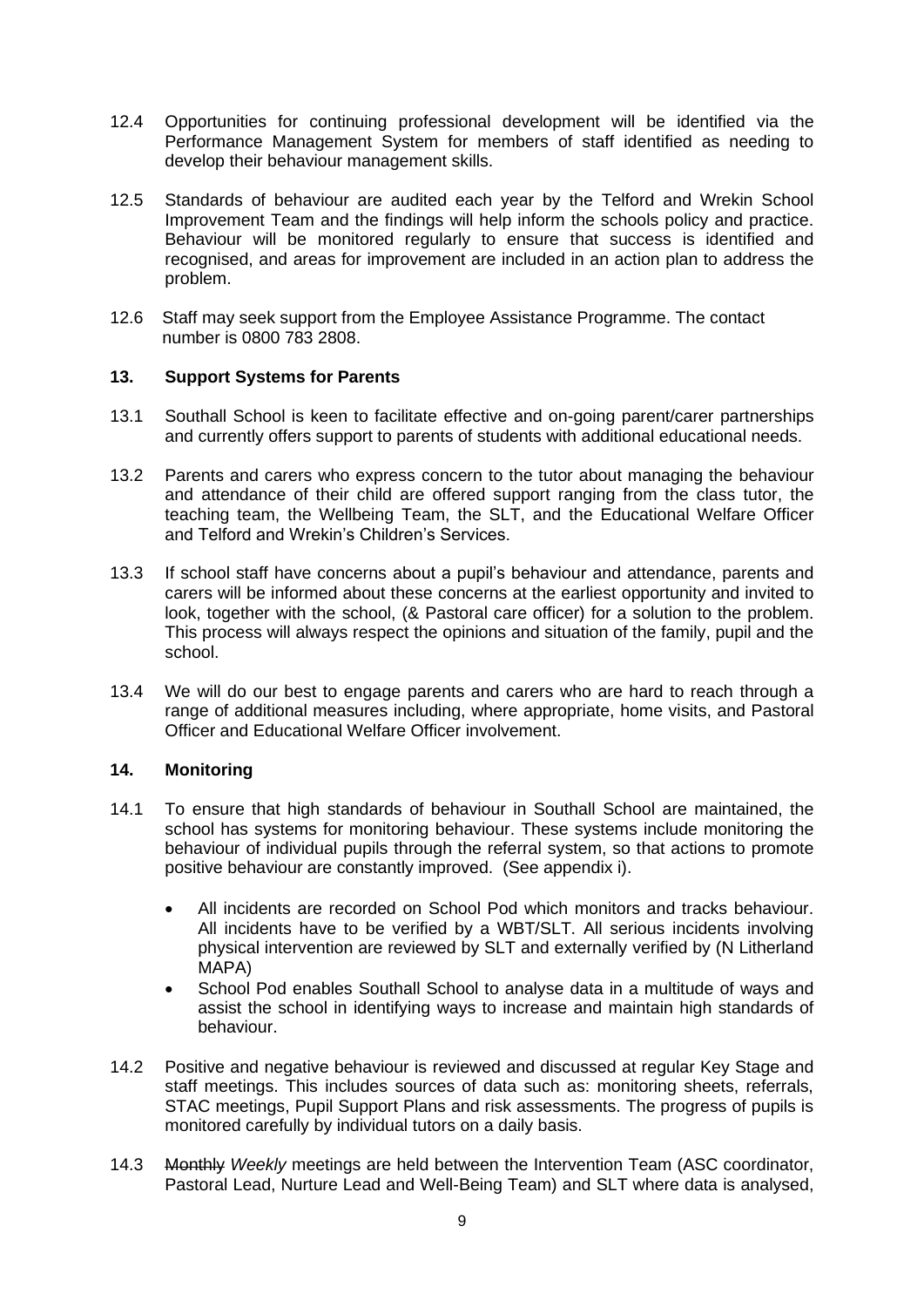and strategies discussed. The data, strategies, interventions and decisions made are shared with relevant staff.

- 14.4 Pupil Issues is an itemized agenda point at SLT meetings.
- 14.5 The relationship between the curriculum, teaching and learning and behaviour is a particular focus for monitoring.
- 14.6 The school monitors all incidents including racial or homophobic abuse, bullying, extreme anti-social behaviour (for example physical or verbally threatening behaviour) carefully. Fixed term exclusions will result in a careful examination of the events leading up to the exclusion then forms of support are offered to the pupil to negate permanent exclusions.
- 14.7 The school monitors all incidents where a physical restraint has taken place. Such an incident will result in a careful examination of the events leading up to the restraint. This may result in a personal handling plan/risk assessment being drawn up which is shared with staff and parents.

# **15. Policy and Review**

15.1 This policy has been developed in line with advice from the Local Education Authority. It will be reviewed regularly following the annual audit and the school's behaviour monitoring programme. The effectiveness of the policy is monitored by the Head, who takes responsibility for co-ordinating its implementation.

#### **16. Screening and searching pupils**

- 16.1 To ensure a safe and secure environment for everyone at Southall School and comply with government regulations and the school will operate the following procedures.
	- School and legal regulations staff can search a pupil for any item banned under the school rules, if the pupil agrees.
	- Head teachers and staff authorised by them have a statutory power to search pupils or their possessions, without consent, where they suspect the pupil has certain prohibited items. The items that can be searched for under this power are knives or weapons, alcohol, illegal drugs and stolen items.
	- School staff can seize any banned or prohibited item found as a result of a search or which they consider harmful or detrimental to school discipline.
- 16.2 The school will not force any member of staff to undertake searches or screens against their will.
- 16.3 In the event of students refusing to be screened or searched, parents/carers will be contacted to come into school to support to ensure the health and safety of staff, students and visitors on site.

#### **17. The power to use reasonable force or make other physical contact**

- 17.1 Please see Physical Intervention policy for more details
- 17.2 Staff at Southall School have received training in "Managing Aggression and Potential Aggression", (MAPA) only staff who have received this training will engage in physical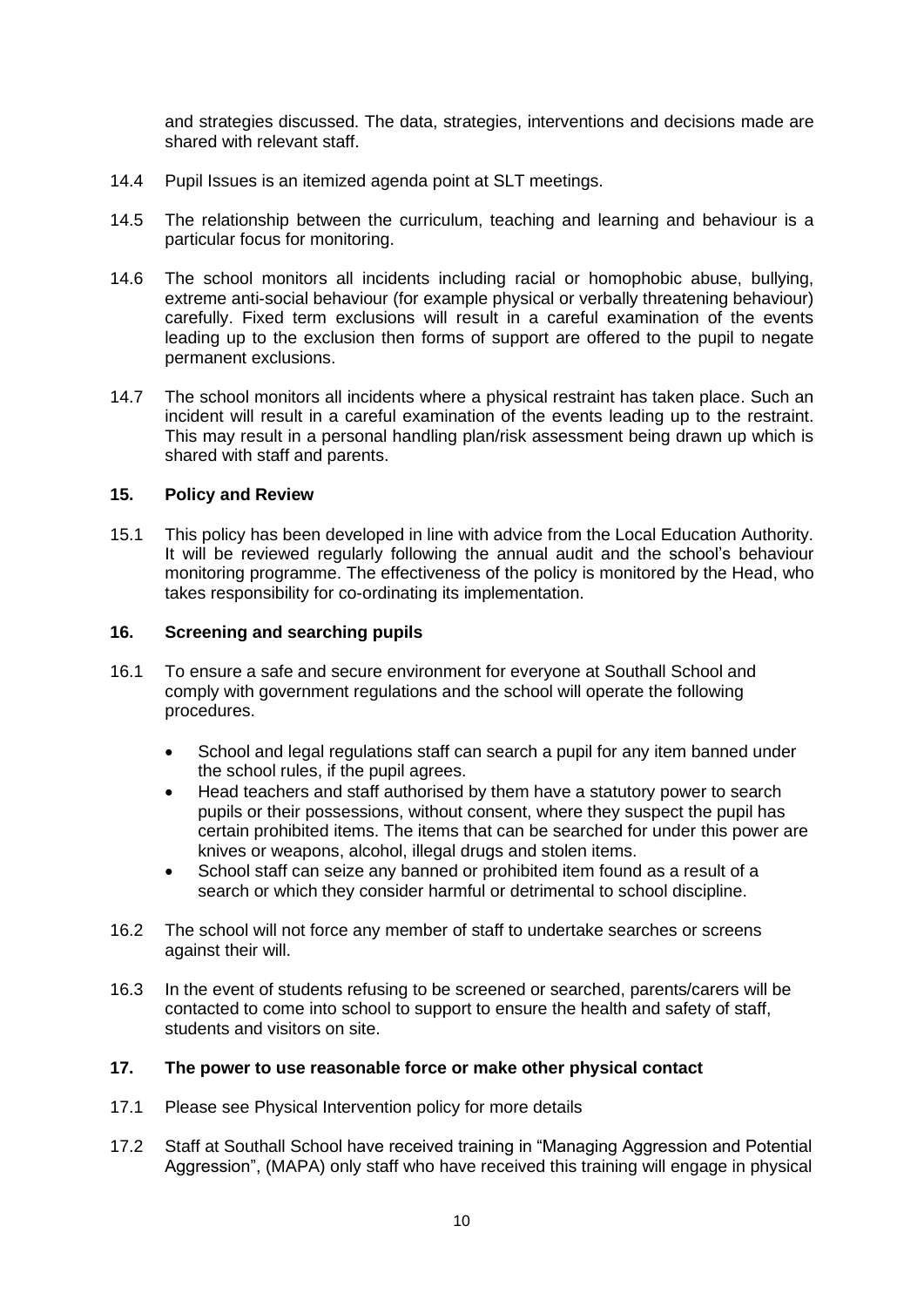contact unless circumstances dictate that an untrained member of staff will get involved.

- 17.3 The school has a 'code red' procedure that is called when an incident is escalating or has escalated to serious and potential or actual physical intervention may be or is required to eliminate risk of harm or danger to those involved. Members of staff enrolled on the code red team are very experienced in de-escalation strategies and are also MAPA trained. The purpose for code red is to accumulate a significant number of staff quickly to an incident anywhere in school and effectively manage the whole situation with the minimum of fuss and ensure the safety of all concerned.
- *17.4 This behaviour policy, and the use of physical restraints, is in conjunction with [https://www.gov.uk/government/publications/positive-environments-where-children](https://www.gov.uk/government/publications/positive-environments-where-children-can-flourish/positive-environments-where-children-can-flourish)[can-flourish/positive-environments-where-children-can-flourish,](https://www.gov.uk/government/publications/positive-environments-where-children-can-flourish/positive-environments-where-children-can-flourish) October 2021.*
- *17.5 The use of physical restraints at Southall School is used as a last resort, after all other de-escalation strategies have been employed, and the risk to pupils and staff outweighs the risk of using the restraint.*

# **18. Leaving the school grounds without permission**

- 18.1 If a pupil leaves a class, staff will establish where he or she has gone. Staff will monitor at a distance, to ensure the safety of the student and use a radio to report back if they are looking to escalate their behaviour or leave the site. WBT should be made aware. It is advisable to keep a watchful eye on any child who has taken him or herself out of the school building and possibly out of school grounds, unless this provokes the child to run further, as school have a duty of care to the student's special needs. If a child is no longer on school premises SLT will be informed. Parents will be contacted if the student is actively seeking to move further away or is over a lengthy period of time, refusing to return. If parents are not at home the police will be informed that a pupil has left school and is at risk.
- 18.2 Whilst this will be our standard procedure, we are aware that the needs of individual students vary. Student support plans *and risk assessments* will be used to document where these procedures vary and, when complete, the strategy in the support plan/*risk assessment* should be followed.

# **19. The power to discipline beyond the school gate**

- 19.1 Disciplining beyond the school gate describes Southall School's response to all noncriminal bad behaviour and bullying which occurs anywhere off the school premises and which is witnessed by a member of staff or reported to the school. The governing body must be satisfied that the measures proposed by the Head Teacher are lawful.
- 19.2 Any bad behaviour when the child is:
	- taking part in any school-organised or school-related activity or
	- travelling to or from school or
	- wearing school uniform or
	- in some other way identifiable as a pupil at the school.
- 19.3 Or, misbehaviour at any time, whether or not the conditions above apply, that:
	- could have repercussions for the orderly running of the school or
	- poses a threat to the health or safety of another pupil, staff or member of the public or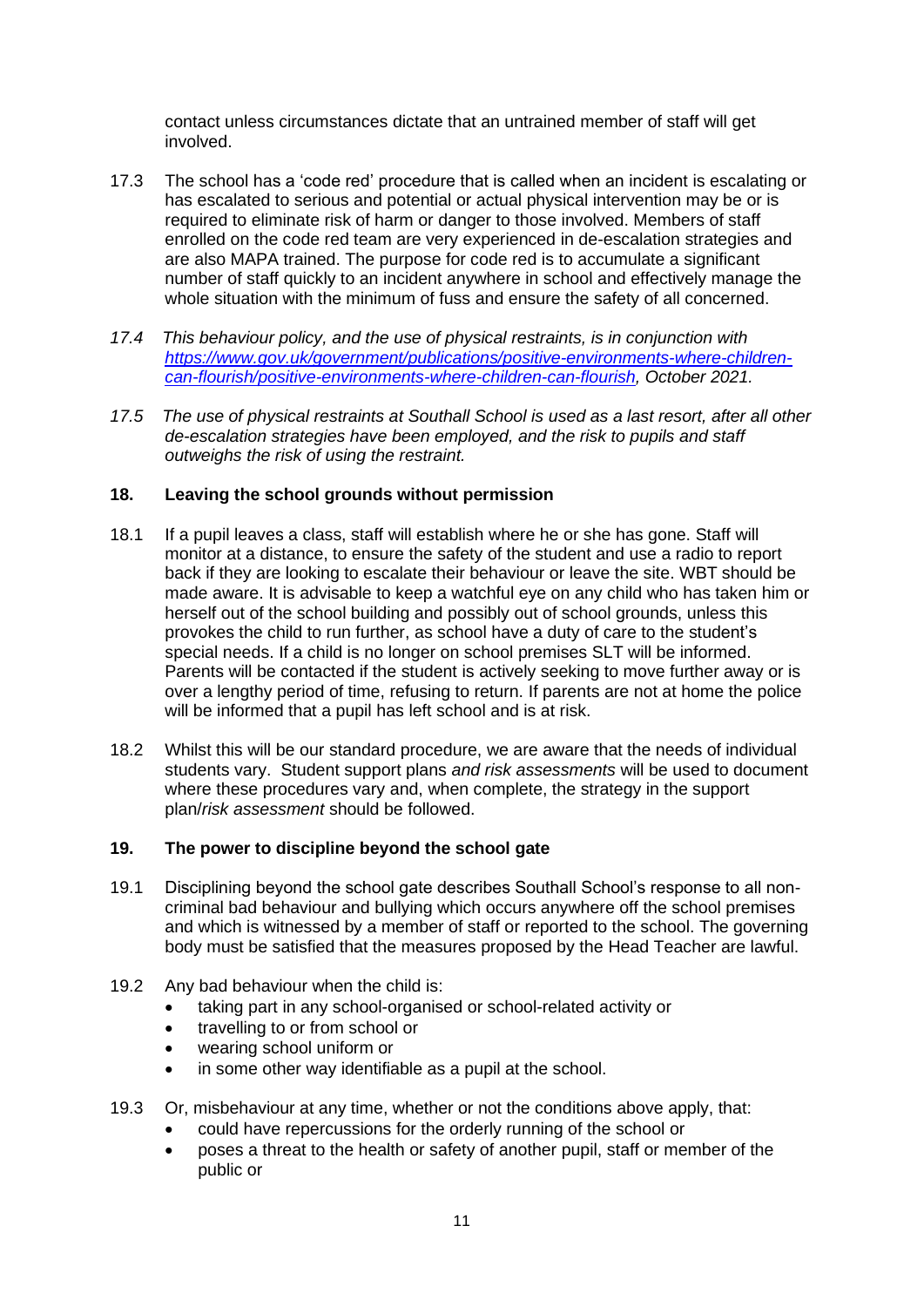- could adversely affect the reputation of the school.
- 19.4 In all of these circumstances the head teacher should also consider whether it is appropriate to notify the police or anti-social behaviour coordinator in their local authority of the actions taken against a pupil. If the behaviour is criminal or poses a serious threat to a member of the public, the police should always be informed. In addition, school staff should consider whether the misbehaviour may be linked to the child suffering, or being likely to suffer, significant harm. In this case the school staff should follow its safeguarding policy.

# **20. Pastoral care for school staff accused of misconduct**

- 20.1 Southall School will not automatically suspend a member of staff who has been accused of misconduct, pending an investigation. The Head Teacher will draw on the advice in the 'Dealing with Allegations of Abuse against Teachers and Other Staff' guidance when setting out the pastoral support school staff can expect to receive if they are accused of misusing their powers.
- 20.2 If a staff member is accused of misconduct, the matter will be referred to the Local Authority Designated Officer (LADO) to ensure that there is a transparent, supportive and fair process for all concerned.

# **21. Pupils who display continuous disruptive behaviour.**

21.1 Southall School staff will liaise with the schools Senior Leadership Team and agree on an individual basis when multi-agency assessments should be commissioned for students. This will also be the case for movement of pupils between tutor groups for behaviour purposes, withdrawal to WBT for individual behaviour programmes, periods of isolation, inclusion in Nurture group, implementation of Modified timetables

# **22. Appendices**

- i. Using and monitoring Behaviour Way
- ii. Code of Conduct
- iii. Behaviour for Learning Developing Skills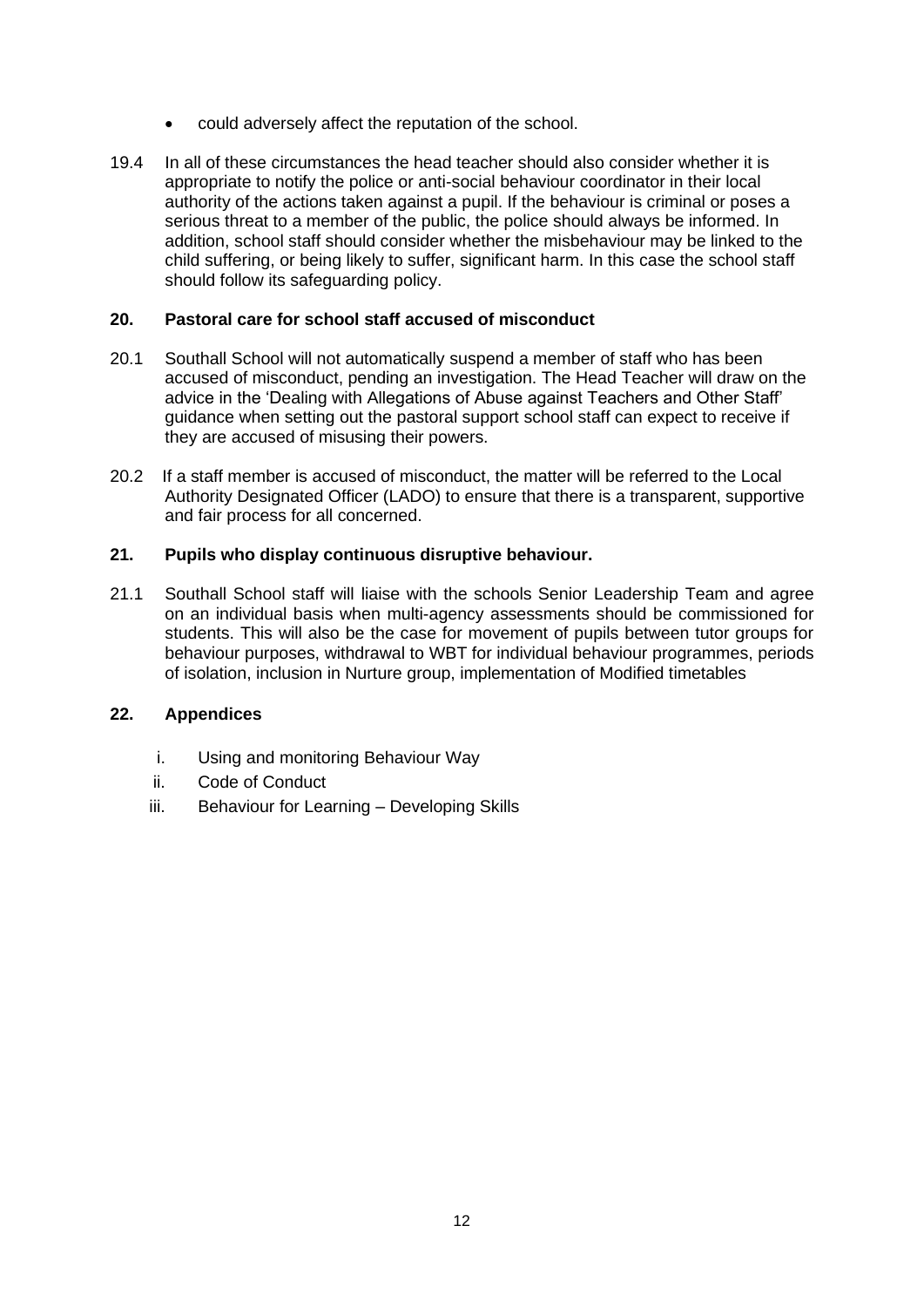### **Using and monitoring Behaviour Way**

Behaviour Way is not only the tool for managing behaviour and modelling the positive aspects of reparation, and making the right choices, it is also the vehicle for moderating standards of behaviour across the school, how consistently it is managed, and how effective are the interventions that we put in place.

Tutor Teams have pupil profiles which includes sections for;

- Support/behaviour plans/risk assessments
- Pupil needs profiles
- Any evidence trail documentation/home schoolbooks for example, set up by tutor groups.

Behaviour way and Southall Values posters are displayed in all classrooms

#### **Staff usage and monitoring of Behaviour Way (Low to medium level behaviours)**

If after discussion with the student (this may not be immediately following an incident) opportunities for reparation is refused or the student fails to positively change their behaviour/attitude, the following must take place;

- Through negotiation with the **staff team involved** it is decided that an incident should be recorded and a consequence agreed.
- The student is informed of the reasons for the consequence and a clear arrangement made as to when the student is to return to carry out the consequence/reparation. (If not managed at the time the member of staff can inform the student at a later time the same day)
- The consequence/reparation may take place immediately, at the end of the lesson, or following day. (Appropriate to the state of student's attitude, acceptance of their actions, staff commitments)
- The incident & the consequence is logged on School Pod using the appropriate form.
- Upon satisfactory completion of the consequence/reparation, the documentation is signed off.
- A student has three opportunities to complete a consequence. Failure to do so on the third attempt will result in an after-school detention with the member of staff concerned. (Parents, SLT & transport will need to be informed)

#### **Wellbeing Team will when monitoring low to medium level incidents;**

- Assist in the management of the incident as soon as possible or if required.
- Low level incidents will be monitored through School Pod and uncompleted consequences/reparations will be followed up in a supportive way to help ensure it is completed between student and staff.

#### **Staff usage and monitoring of monitoring sheets**

- Monitoring sheets are to be seen as positive to supporting 'positive behaviour learning' for the student.
- They should not be used any longer than **three weeks** at a time unless negotiated by the student (some use them as aids to 'stay good' and require them for longer)
- Targets are either the school values or a target specific to the student's current behaviour. This can change during the duration of being on the monitoring sheet.
- Teaching staff should only comment on the target(s) set.
- Staff may comment on other behaviours displayed in the 'what I could do better' section, but these must be constructive.
- Tutors MUST review the monitoring sheet with the student daily. (3pm tutor time at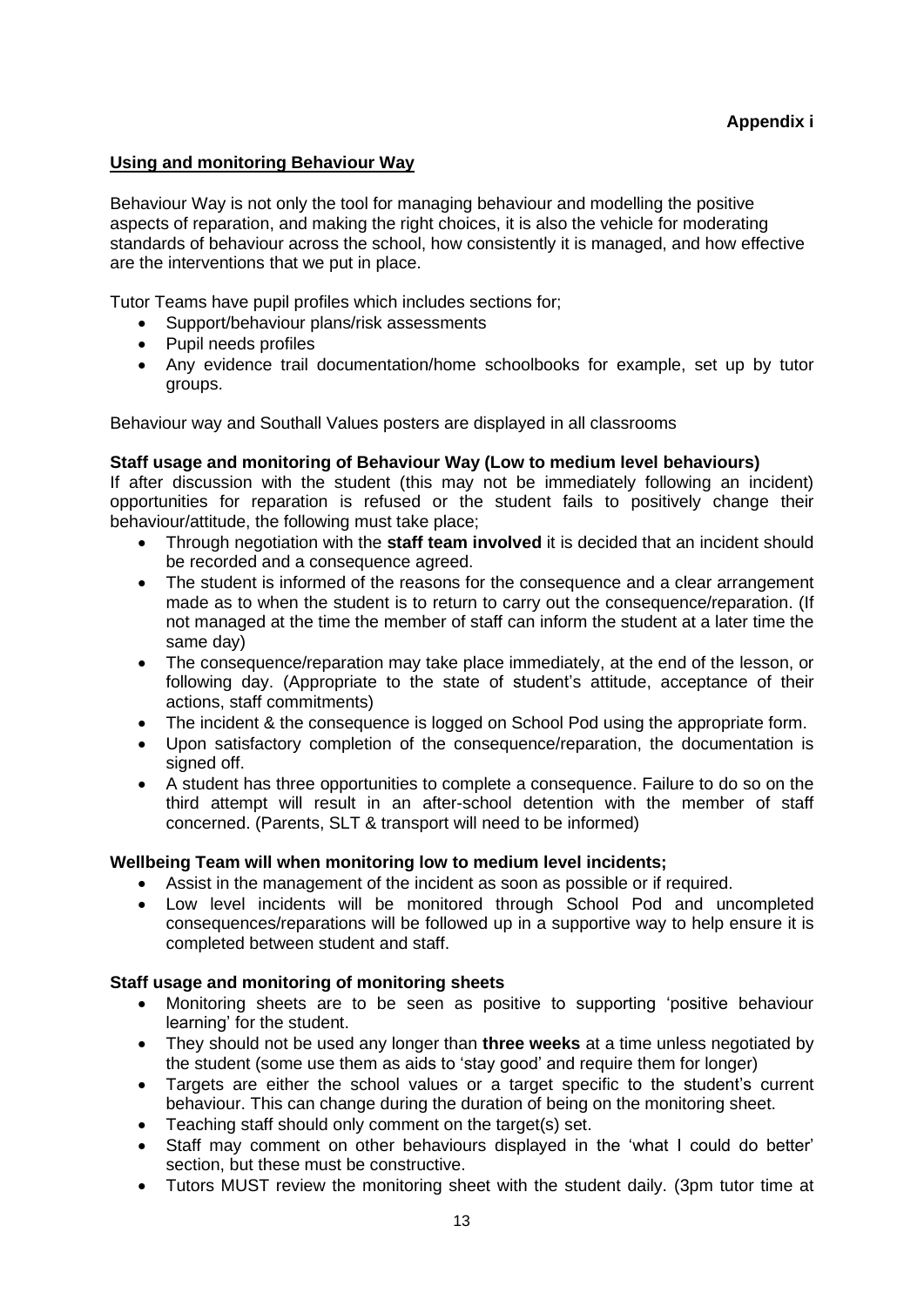very least)

- Focus should be placed on the positive lessons/comments and encouraging targets set like 'tomorrow see if you can do well in three lessons'
- There should be no negative consequences given for having a poor monitoring sheet or failing to reach motivating targets. The monitoring sheet should be seen as a positive. (Poor behaviour in school should be dealt with appropriately with relevant documentation used and consequences applied. Incidents are to be noted on the monitoring sheet)
- If after three weeks there is little or no improvement a STAC meeting should be called involving the WBT member KS lead, relevant staff, *parents* and where possible, relevant agencies. A behaviour plan is then drawn up by the tutor team (WBT can assist).

# **Staff usage and monitoring of Behaviour Way (Higher Level behaviours)**

- Enlist the support of the Wellbeing Team as soon as possible. (WBT)
- Record the incident on School Pod SIR form (WBT will assist)
- Offload appropriate information, emotions, either to WBT, KS lead or SLT.
- Depending on the severity and nature of the incident staff may or may not be involved in the decision or outcome of the consequence/ reparation process, unless it directly involves reparation being made to the staff member by the student. This may not be immediate. The Wellbeing team, KS lead or member of SLT will feedback what decisions have been made about the process/outcome/consequence.
- Decide with **tutor team** (WBT will assist) next step for monitoring, intervention. These could be:
- One off incident. (consequence /reparation is sufficient)
- Monitoring sheet
- Playground monitoring card
- Support, behaviour plan or risk assessment written. (New or update. WBT will assist)
- Short support intervention from WBT, ASC coordinator, Pastoral lead, or nurture in certain lessons.
- Temporary withdraw from unstructured times (if a problem at break times negotiated with WBT lunch time only)
- Short withdraw to WB base during curriculum time. (negotiated with WBT)
- Referral to Pastoral Care officer (KG) for possible external intervention/support.

# **The Wellbeing Team will when monitoring higher level incidents;**

- Assist in the management of higher level incidents.
- Coordinate and facilitate the recording of incidents particularly when using School Pod
- Collect and collate all evidence and assist staff in formulating the 'full story'.
- Report incidents to KS coordinators and SLT and provide all necessary evidence, reports etc.
- Be aware of/involved in the interventions set up for students.
- Support staff if required in contacting parents, pastoral care officer, external agencies.
- Attend in school meetings regarding higher level incidents e.g., STACs, Key Stage.
- Be in attendance for and assist in the writing of and review of behaviour plans, risk assessments, handling plans etc.
- Attend meetings when required with parents, agencies, reviews etc.

#### **Staff creating, using, and monitoring behaviour plans, risk assessment, handling plans.**

• Any of the above plans can be written using the relevant electronic forms to support a student and staff in encouraging positive behaviour learning through consistently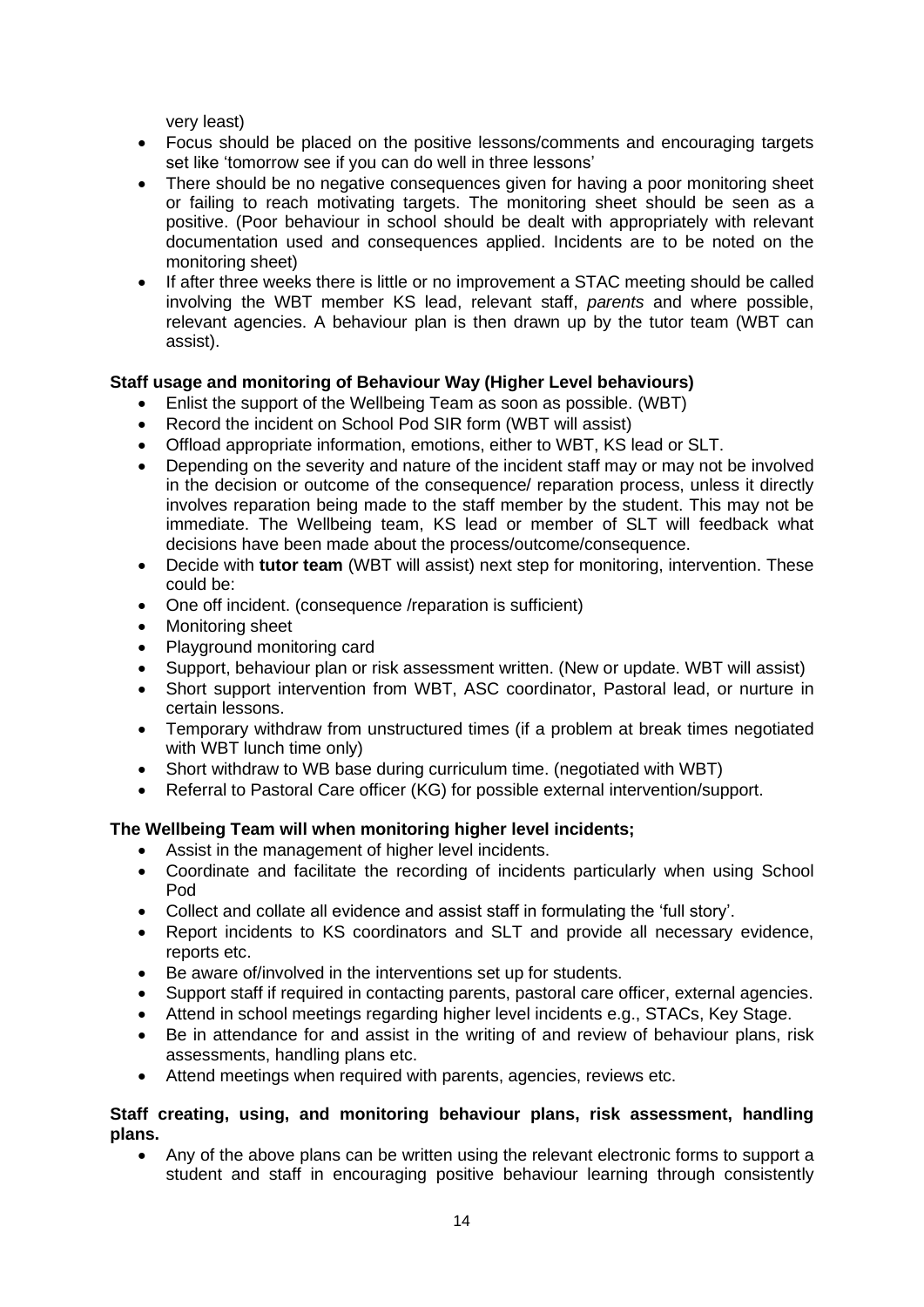following the strategies set out in the plan. (Staff can seek assistance in writing a behaviour plan from KS3 or 4 complex needs teachers or from the Wellbeing team leaders )

- Risk Assessments and handling plans should take into account not only the student's behaviour or potential behaviour but also the environment. The safety of other students and staff must also be taken into consideration. (Staff can seek assistance in writing a handling plan or risk assessment from KS3 or 4 complex needs teachers or from the Wellbeing team leaders)
- Once written the plan should be saved on Southall Shared in the relevant folder. The plan should be shared with all staff that teach the student.
- Important amendments should be made as and when required and the updated plan recirculated.
- The plan should be reviewed termly, with relevant staff being invited to attend. KS leads, Pastoral Lead and WBT to be included.
- Support plans and risk assessments are shared with parents and carers each time they are created and reviewed.

# **Wellbeing Team monitoring of behaviour plans, risk assessments, handling plans.**

- In conjunction with KS leaders the Wellbeing Team leaders will assist if required, tutor teams to write these plans.
- Wellbeing Team leaders will attend reviews.
- Termly reviews of plans is built into the meeting structure for staff.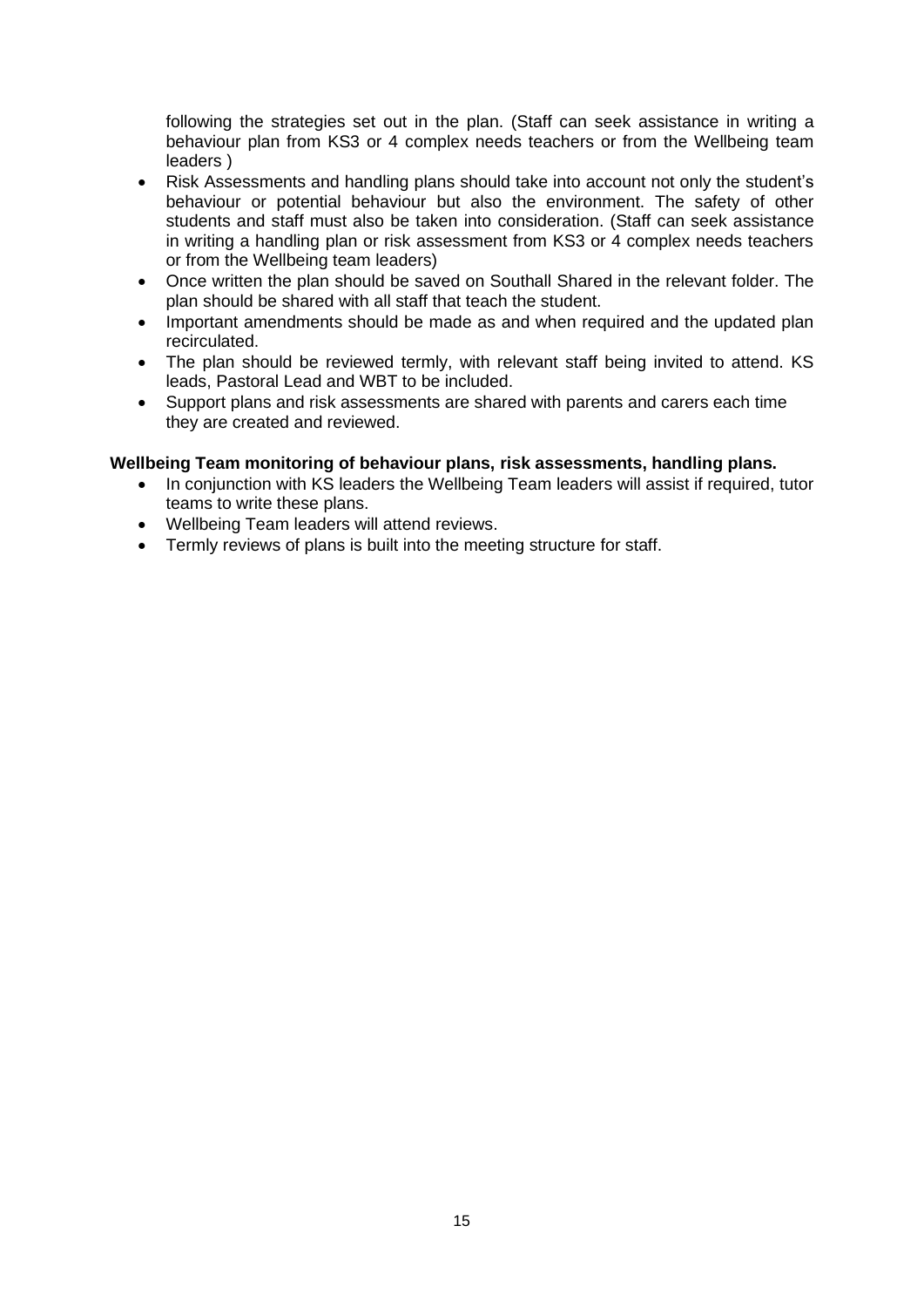# **Code of Conduct**

# **So everyone at Southall feels happy and safe we must:**

- Include everyone in learning and have fun together.
- Be kind to everyone and everything.
- Listen to each other.
- Work hard in every lesson and let everyone else work hard too.
- Help each other.

# **To do this we need basic rules they are:**

- There is no place in our school for racism, sexism, or aggressive, violent or abusive behaviour, such as bullying.
- Ask for help or advice if you are unsure or worried about something.
- Valuable items brought into school must be handed into the Office and signed for or tutor teams and locked away.
- Attend every lesson be punctual!
- Bring books, equipment, PE kit and homework, as and when needed.
- Remove outdoor coats when you enter a classroom, put bags and hats away.
- Move around the school and enter and leave classrooms in an orderly and considerate way.
- Never behave in a violent way towards any member of the school community. This includes using abusive or insulting language
- Respect the property of others & never take property which does not belong to you.
- You must wear your uniform
- You must not wear jewellery to school. (See policy)

# **Your efforts to support the code of conduct will be noticed and acknowledged:**

• All pupils have access to praise and to the school rewards systems.

# **If you choose to ignore the School Values & code of conduct there will be consequences.**

- For relatively minor misbehaviour you can expect a discussion with the relevant staff where you will be given the opportunity to follow the school values and put right any you may have caused.
- If you ignore this opportunity, then you can expect a referral and will need to return to the teacher during break or lunch to put things right. If you refuse to put things right after being given two chances this will become a serious breach of the code and you will be put into an after-school detention.
- For continuously breaching the code you may be placed on monitoring sheet, home schoolbook or placed in detention after school. Report systems help you to avoid further problems and deal with most difficulties on a day-to-day basis.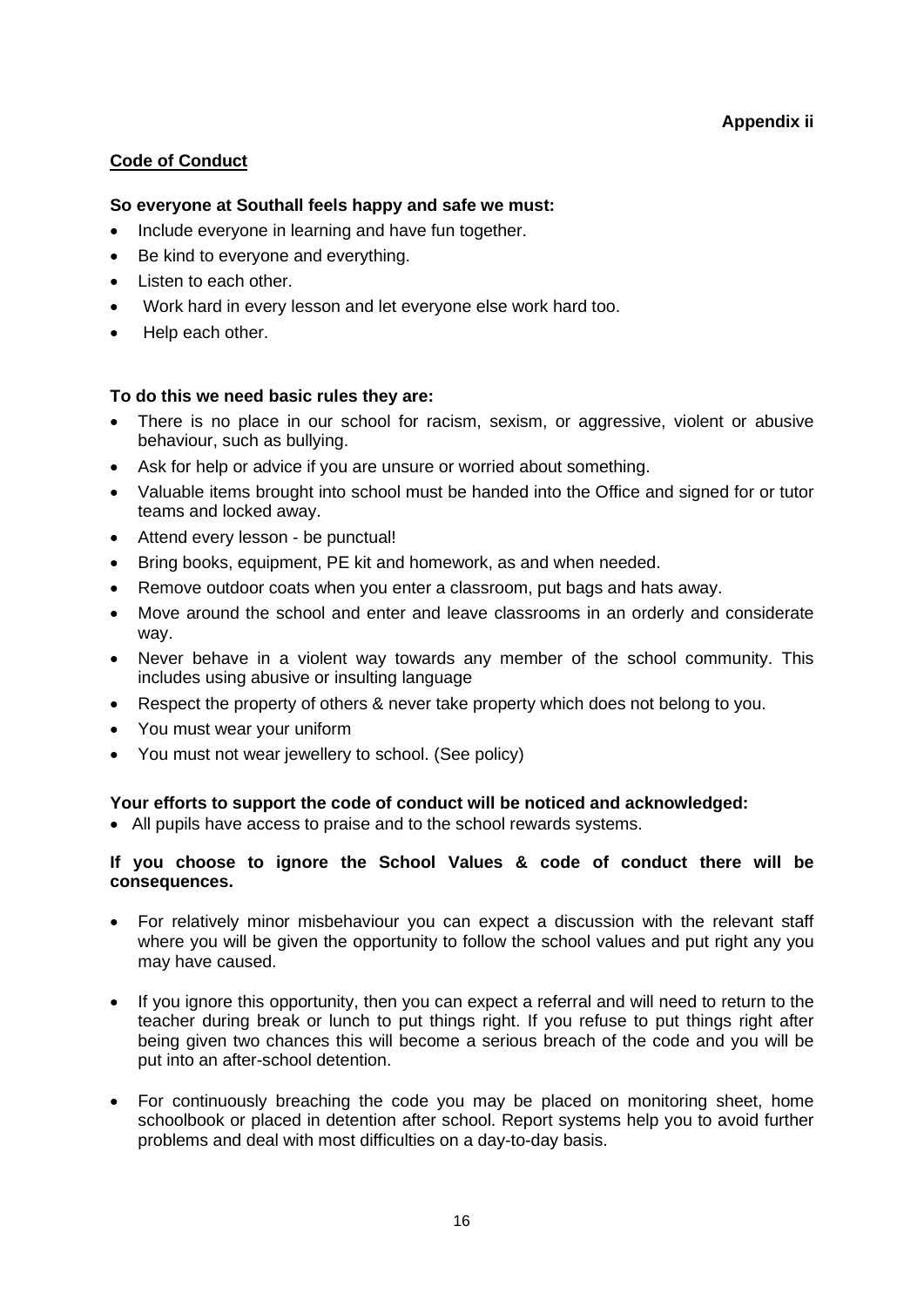- For more serious breaches of the Code, you should expect your parents to be informed. They may be asked to come into school. You may be 'isolated' within school. Staff supervising 'isolation' will work with you to resolve the issues so that you are able to return to lessons.
- In extreme cases you may be placed on an Individual Teaching Programme within the Wellbeing base. You will work on developing strategies to help you cope when you return to a full timetable or on schoolwork.
- In the most extreme cases, the Head teacher may exclude you from school for a set period. This will appear on your school record.
- In extreme cases the Head Teacher may decide that you will need to go onto a Modified Timetable until such time as you and the school decide that you are ready to return full time with the intention of learning and that your attitudes towards positive learning and positive behaviour are no longer prejudicial to the schools values.
- In very extreme, but rare cases you may be permanently excluded from Southall School.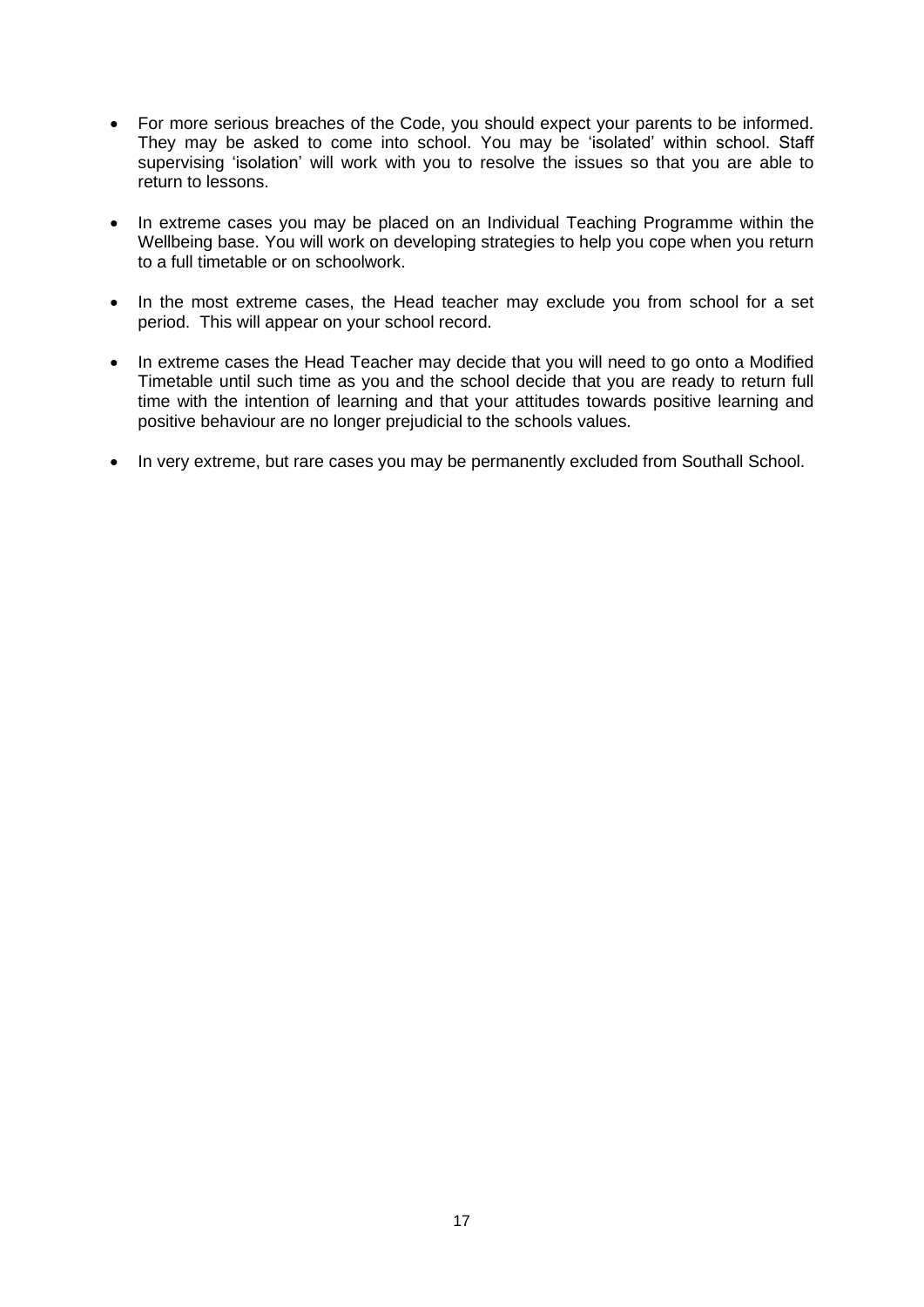### **Behaviour for Learning - Developing Skills**

Effective classroom management skills are developed through experience and appropriate support from colleagues. Training and reflection on personal practice is very important.

In addition, well-prepared and stimulating lessons, in which pupils are aware of the lesson purpose, help to secure good standards of behaviour. Effective lessons are those in which pupils enjoy learning, are fully engaged, make progress and improve their attainment through sustained effort and commitment.

Effective lessons:

- give the big picture
- use positive language
- have high expectations
- address different learning styles (total *inclusive* communication)
- review learning
- move pupils' learning on
- acknowledge and praise effort and progress.

To achieve this staff should:

- set and share learning objectives for the lesson
- display lesson objectives clearly
- set behaviour for learning objectives (for those who require incentives)
- arrive before the class and start the lesson on time
- ensure that pupils enter and leave the room quietly and sensibly
- refer regularly to the Code of Conduct
- ensure that all pupils are able to participate fully in the lesson
- emphasise the positive in learning, behaviour and attendance
- use praise and rewards fairly and consistently
- motivate, encourage and engage the pupils
- model and teach positive behaviour, including respect, empathy and social skills
- make sparing, effective, and fair use of reprimands
- avoid sarcasm, shouting and threats
- avoid humiliating pupils
- avoid punishing a class for the behaviour of individuals
- keep to time in the lesson and finish on time
- share good practice with colleagues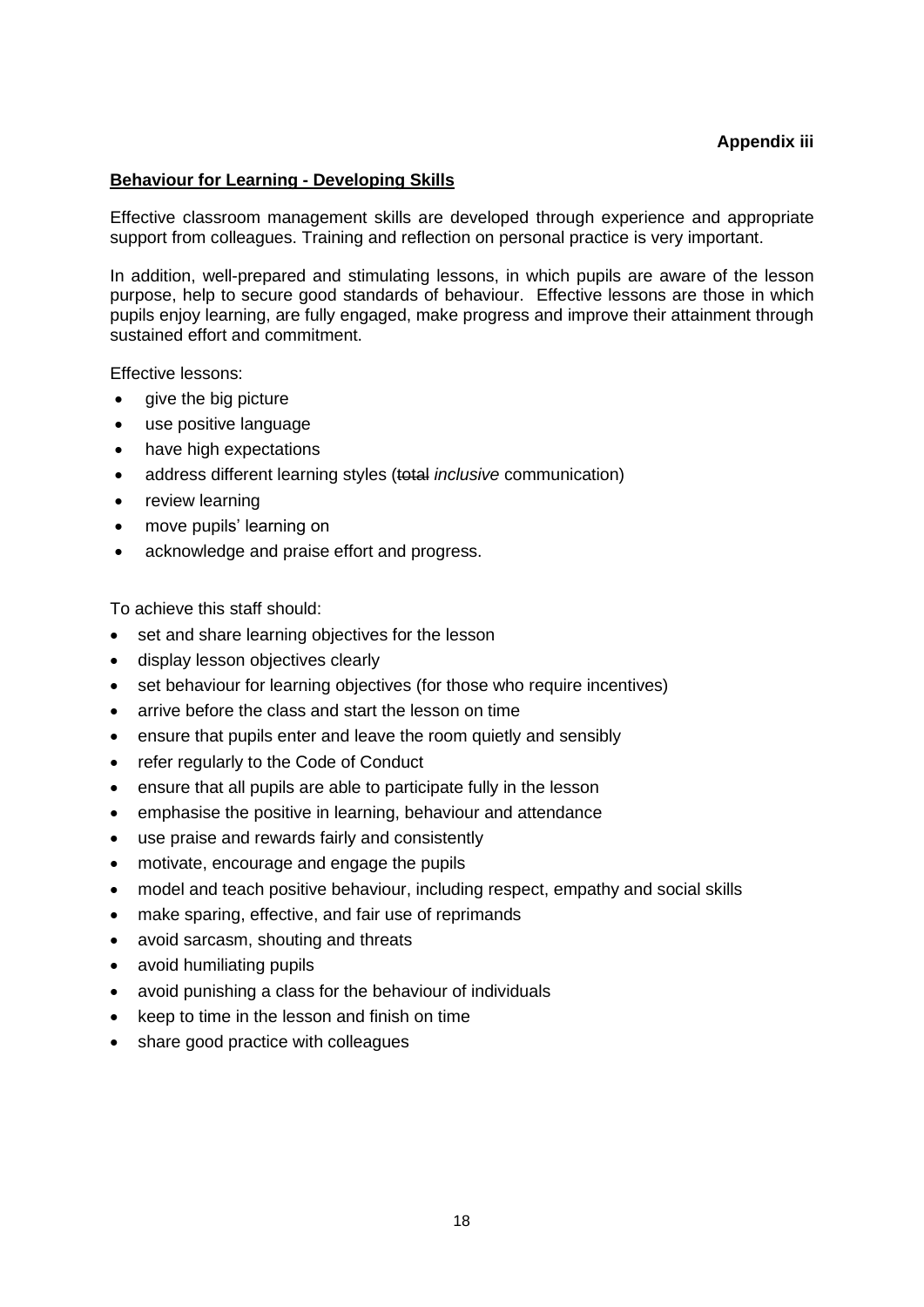#### *Appendix iv Positive Support Plan*

|                                                                                                                                                                                                                                                                                                                                                                                                                                                         | Date       |                                                                  |                                    | Written by:                                |                                                                 |  |
|---------------------------------------------------------------------------------------------------------------------------------------------------------------------------------------------------------------------------------------------------------------------------------------------------------------------------------------------------------------------------------------------------------------------------------------------------------|------------|------------------------------------------------------------------|------------------------------------|--------------------------------------------|-----------------------------------------------------------------|--|
| Date of Meeting                                                                                                                                                                                                                                                                                                                                                                                                                                         |            |                                                                  |                                    |                                            |                                                                 |  |
| Date of Review                                                                                                                                                                                                                                                                                                                                                                                                                                          |            |                                                                  |                                    |                                            |                                                                 |  |
| Description of present behaviour - include triggers, low and high level behaviours, health and safety concerns                                                                                                                                                                                                                                                                                                                                          |            |                                                                  |                                    |                                            |                                                                 |  |
| Experiences social, emotional and behavioural difficulties related to his ASC.                                                                                                                                                                                                                                                                                                                                                                          |            |                                                                  |                                    |                                            |                                                                 |  |
| Benefits from a <b>highly structured approach</b> and the use of a low stimulus work room.                                                                                                                                                                                                                                                                                                                                                              |            |                                                                  |                                    |                                            |                                                                 |  |
| Struggles with self-regulation and is very easily triggered by events and the actions of peers. Very rigid and hypervigilant to change, needs<br>visual support to cope with even minor changes. A structured consequence approach has been effective in minimising screaming<br>episodes in class. In addition to this, they have a communication aid their orange book with a choice board related to the zones of<br>regulation to help to regulate. |            |                                                                  |                                    |                                            |                                                                 |  |
| How does the pupil present themselves in the green zone                                                                                                                                                                                                                                                                                                                                                                                                 |            | Smiles/ laughs                                                   |                                    |                                            |                                                                 |  |
| (happy and content)?                                                                                                                                                                                                                                                                                                                                                                                                                                    | ٠          |                                                                  | Enjoys joking with staff           |                                            |                                                                 |  |
| Relaxed body language<br>٠                                                                                                                                                                                                                                                                                                                                                                                                                              | ٠          | More tolerant and accepting of others and possible triggers      |                                    |                                            |                                                                 |  |
| Good eye contact<br>٠                                                                                                                                                                                                                                                                                                                                                                                                                                   | ۰          | Engaged in work                                                  |                                    |                                            |                                                                 |  |
| Calm and quiet with positive tone of voice                                                                                                                                                                                                                                                                                                                                                                                                              |            | Able to listen and respond to staff calmly                       |                                    |                                            |                                                                 |  |
| • Initiates positive interactions with staff                                                                                                                                                                                                                                                                                                                                                                                                            |            |                                                                  |                                    |                                            |                                                                 |  |
| What are the signs the young person is becoming                                                                                                                                                                                                                                                                                                                                                                                                         |            |                                                                  |                                    |                                            | • Will become increasing loud – including shouting, humming or  |  |
| anxious/distressed/angry?<br>• Becomes increasingly controlling of others and the                                                                                                                                                                                                                                                                                                                                                                       |            | screaming.                                                       |                                    |                                            |                                                                 |  |
| environment                                                                                                                                                                                                                                                                                                                                                                                                                                             |            | • Less responsive and less tolerant of verbal communication from |                                    |                                            |                                                                 |  |
| Will become tense and less tolerant                                                                                                                                                                                                                                                                                                                                                                                                                     |            | staff May disengage from task<br>May pace or leave the room      |                                    |                                            |                                                                 |  |
| Will shout out words in response to trigger phrases said by                                                                                                                                                                                                                                                                                                                                                                                             |            |                                                                  | May lie on the floor               |                                            |                                                                 |  |
| others                                                                                                                                                                                                                                                                                                                                                                                                                                                  |            |                                                                  |                                    | May draw or write on the table             |                                                                 |  |
| May swear<br>$\bullet$                                                                                                                                                                                                                                                                                                                                                                                                                                  |            |                                                                  | Bang on table or objects           |                                            |                                                                 |  |
| What are the signs the young person is becoming challenging?                                                                                                                                                                                                                                                                                                                                                                                            | $\bullet$  |                                                                  | <b>Hits and kicks out at staff</b> |                                            |                                                                 |  |
| Eq shout, bang objects, tense body language, swear, hit, kick,                                                                                                                                                                                                                                                                                                                                                                                          | $\bullet$  |                                                                  |                                    |                                            | Throws objects and tips over tables and damages school property |  |
| threaten                                                                                                                                                                                                                                                                                                                                                                                                                                                | $\bullet$  |                                                                  |                                    | May take off clothes, soil and smear urine |                                                                 |  |
| <b>Shouts and screams</b>                                                                                                                                                                                                                                                                                                                                                                                                                               | ۰          | If stripping occurs, may self harm genitals.                     |                                    |                                            |                                                                 |  |
| • Unable to communicate                                                                                                                                                                                                                                                                                                                                                                                                                                 |            |                                                                  |                                    |                                            |                                                                 |  |
| What does the young person look like to let us know they are                                                                                                                                                                                                                                                                                                                                                                                            |            | Will accept and begin to follow adult instructions               |                                    |                                            |                                                                 |  |
| becoming calm                                                                                                                                                                                                                                                                                                                                                                                                                                           |            | Will accept help to navigate back to a calm state.               |                                    |                                            |                                                                 |  |
| • Will cry                                                                                                                                                                                                                                                                                                                                                                                                                                              |            |                                                                  |                                    | Will be able to communicate with the adult |                                                                 |  |
| • May hum or sing to soothe himself                                                                                                                                                                                                                                                                                                                                                                                                                     |            |                                                                  |                                    |                                            |                                                                 |  |
| Please cross if pupil is accessing and date below                                                                                                                                                                                                                                                                                                                                                                                                       |            |                                                                  |                                    |                                            |                                                                 |  |
| <b>Well being</b><br><b>Student</b><br><b>Nurture</b>                                                                                                                                                                                                                                                                                                                                                                                                   | <b>ASC</b> |                                                                  | Known to have                      | Other Risk                                 | <b>Plan Discussed with</b>                                      |  |
| Engagement                                                                                                                                                                                                                                                                                                                                                                                                                                              |            | required MAPPA                                                   |                                    | Assessment                                 | parents                                                         |  |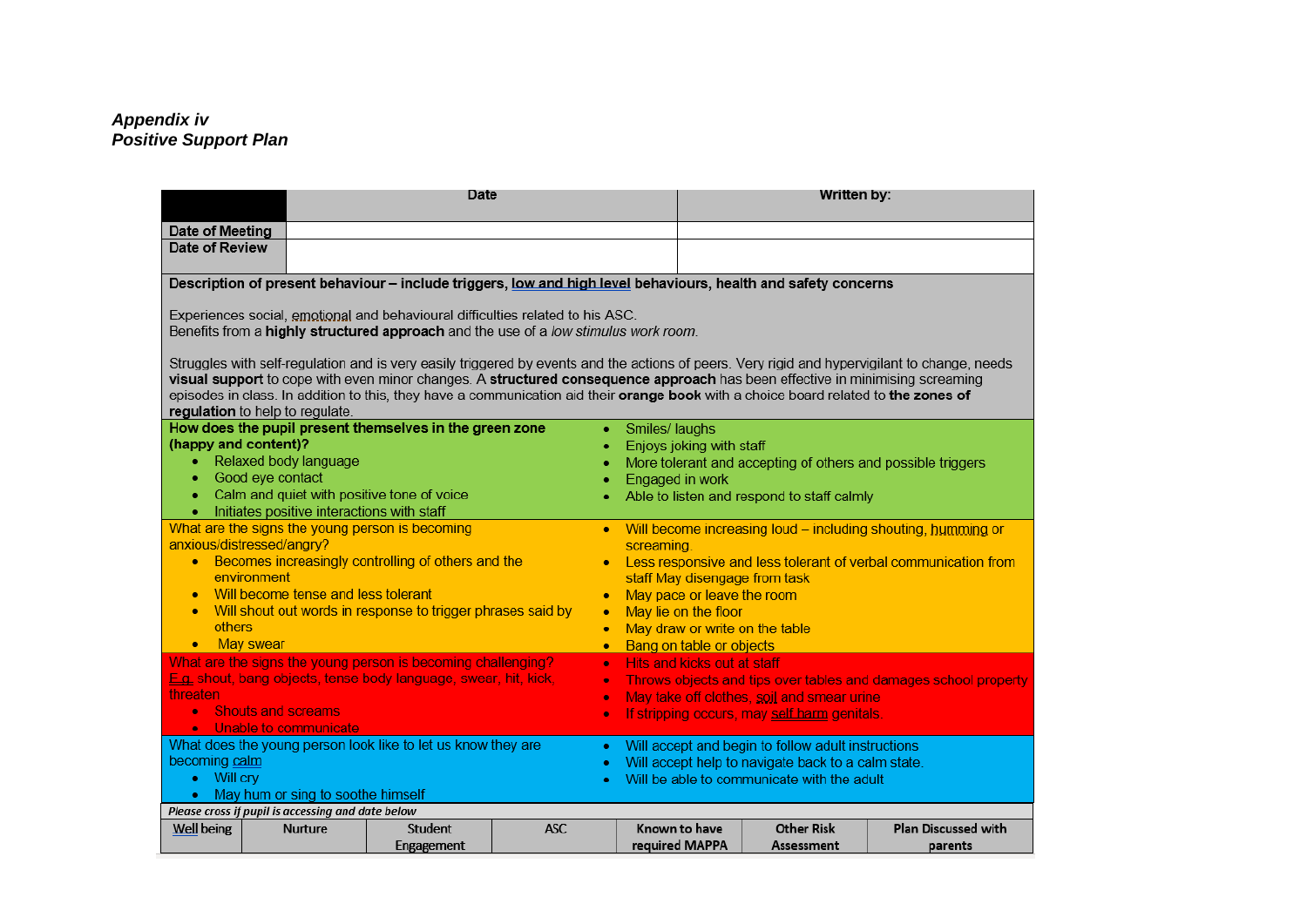| Goal                                                                                                                                                                      | What you may<br>see / hear | Strategy                                                                                                                                                                                                                                                                                                                                                                                                                                                                                                                                                                                                                                                                                                                                                                | Script or communication aid                                                                                                                                                                    | Positive<br>Impact<br>Y/N |
|---------------------------------------------------------------------------------------------------------------------------------------------------------------------------|----------------------------|-------------------------------------------------------------------------------------------------------------------------------------------------------------------------------------------------------------------------------------------------------------------------------------------------------------------------------------------------------------------------------------------------------------------------------------------------------------------------------------------------------------------------------------------------------------------------------------------------------------------------------------------------------------------------------------------------------------------------------------------------------------------------|------------------------------------------------------------------------------------------------------------------------------------------------------------------------------------------------|---------------------------|
| When proactive $-$<br>content and calm<br>Will use<br>appropriate<br>strategies to<br>respond to<br>everyday events so<br>that they can stay<br>regulated and<br>engaged. | See behaviours<br>above.   | Use of a low stimulus workroom and workstation<br>Work-reward approach<br>Use of high structure throughout the curriculum, including a<br>visual aid<br>Consistent routines and support to cope with changes to this.<br>Orange book with self-regulation prompt - adults to refer to<br>this throughout the day<br>Self-regulation and mindfulness opportunities built into the<br>curriculum throughout the day<br>Inclusive communication approach<br>Use of intensive interaction as appropriate to facilitate positive<br>interaction<br>Explicitly teach the correct response to common problems in<br>class – this is currently practised in target time.<br>Use of social stories as appropriate to teach new skills<br>Motivating class reward system in place | I am in<br>It's time to<br>GO SLOW STOP<br>I need<br>$\overline{\mathbf{U}}$<br>$\frac{3}{5}$<br>$\mathcal{L}^{\circ}$<br>්ර<br>dog<br>epoarom<br>cuddle boll<br>bounce<br>$\bigcirc$<br>Space | Yes                       |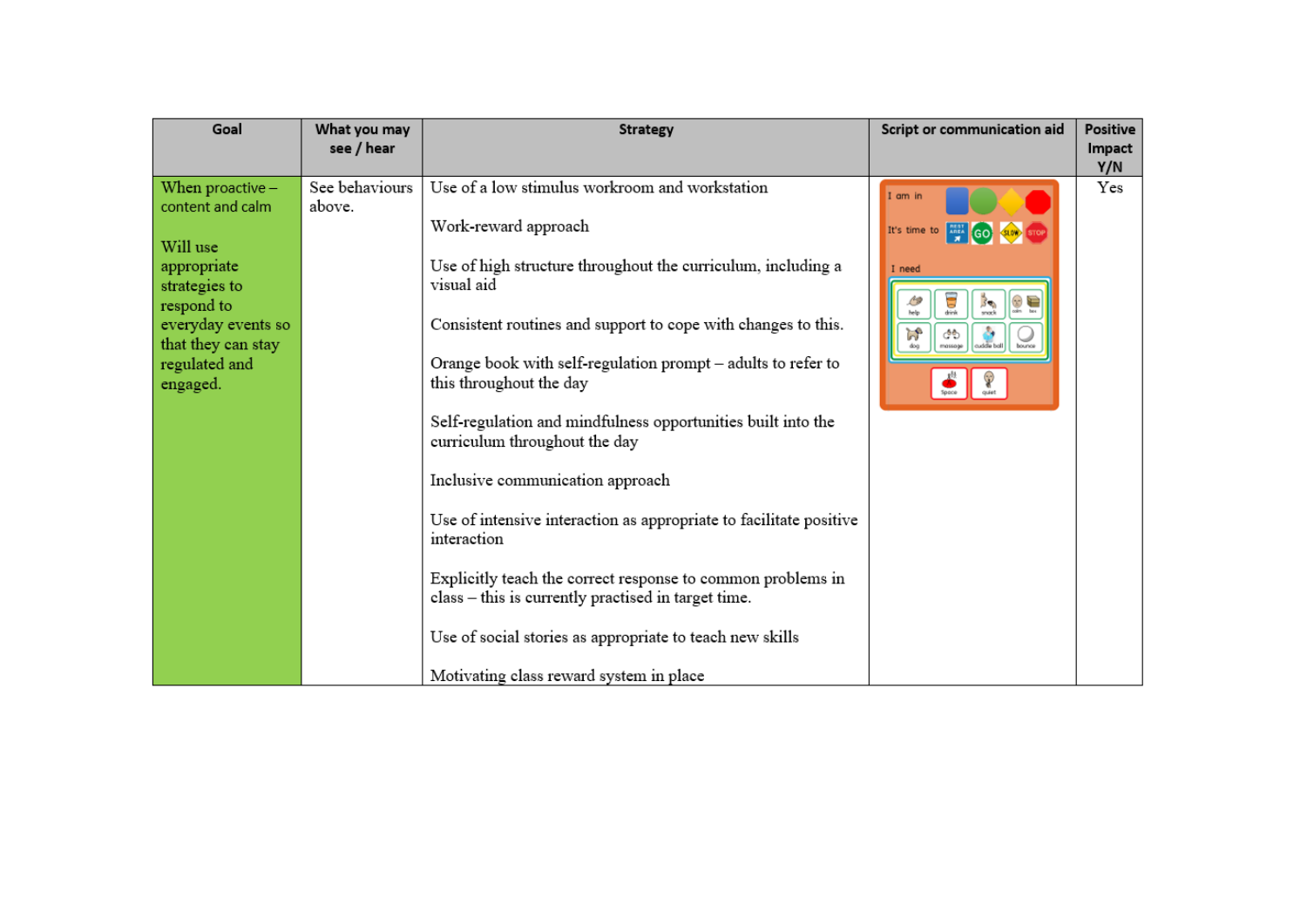| De-escalation<br>Will manage their<br>anxieties and<br>frustrations<br>successfully and<br>re-engage<br>positively in<br>planned tasks. | See above<br>behaviours-<br>but mainly<br>swearing,<br>screaming and<br>disengagement<br>from tasks. | Continue to use above strategies.<br>Consequence system in place - receives a warning for<br>swearing and then a consequence if they continue - this would<br>be written in his orange book. Consequences include late<br>minutes, extra work and loss of choose.<br>Reduce verbal communication<br>Firm but calm tone of voice<br>Increase the use of structure <i>i.e.</i> task breakdowns to<br>make the task more structured<br>Remind they need to use the right voice.<br>Remind them it is good choices or a consequence.<br>Do not overload with verbals, give processing time<br>after each verbal instruction/statement.<br>Refer to orange book, do you need anything?<br>Step back and give space and processing time. | time to<br>(န <u>္</u> မိ)<br>colm<br>Put it right<br>Space<br>202<br>Consequences | Yes |
|-----------------------------------------------------------------------------------------------------------------------------------------|------------------------------------------------------------------------------------------------------|------------------------------------------------------------------------------------------------------------------------------------------------------------------------------------------------------------------------------------------------------------------------------------------------------------------------------------------------------------------------------------------------------------------------------------------------------------------------------------------------------------------------------------------------------------------------------------------------------------------------------------------------------------------------------------------------------------------------------------|------------------------------------------------------------------------------------|-----|
| Reactive<br>Will calm in a safe<br>way using given<br>strategies.                                                                       | Crisis point-<br>Uncontrollable<br>screaming and<br>aggression                                       | behaviours escalate, becoming more aggressive, screaming<br>uncontrollably, unsafe<br>Tell to stop and adult step back.<br>Show red zone board and give space.<br>Give space and use a timer $-$ give $5$ minutes to calm.<br>Once the timer beeps pupil if they are calm (referring<br>the red zone board). If calm move on to putting it right<br>- this may be tidying up any mess, or calming further<br>using a strategy from book or getting on with the work<br>task (use a schedule to support this).<br>If not ready to calm, point back at the space symbol<br>and say that you will leave again.                                                                                                                        |                                                                                    | Yes |